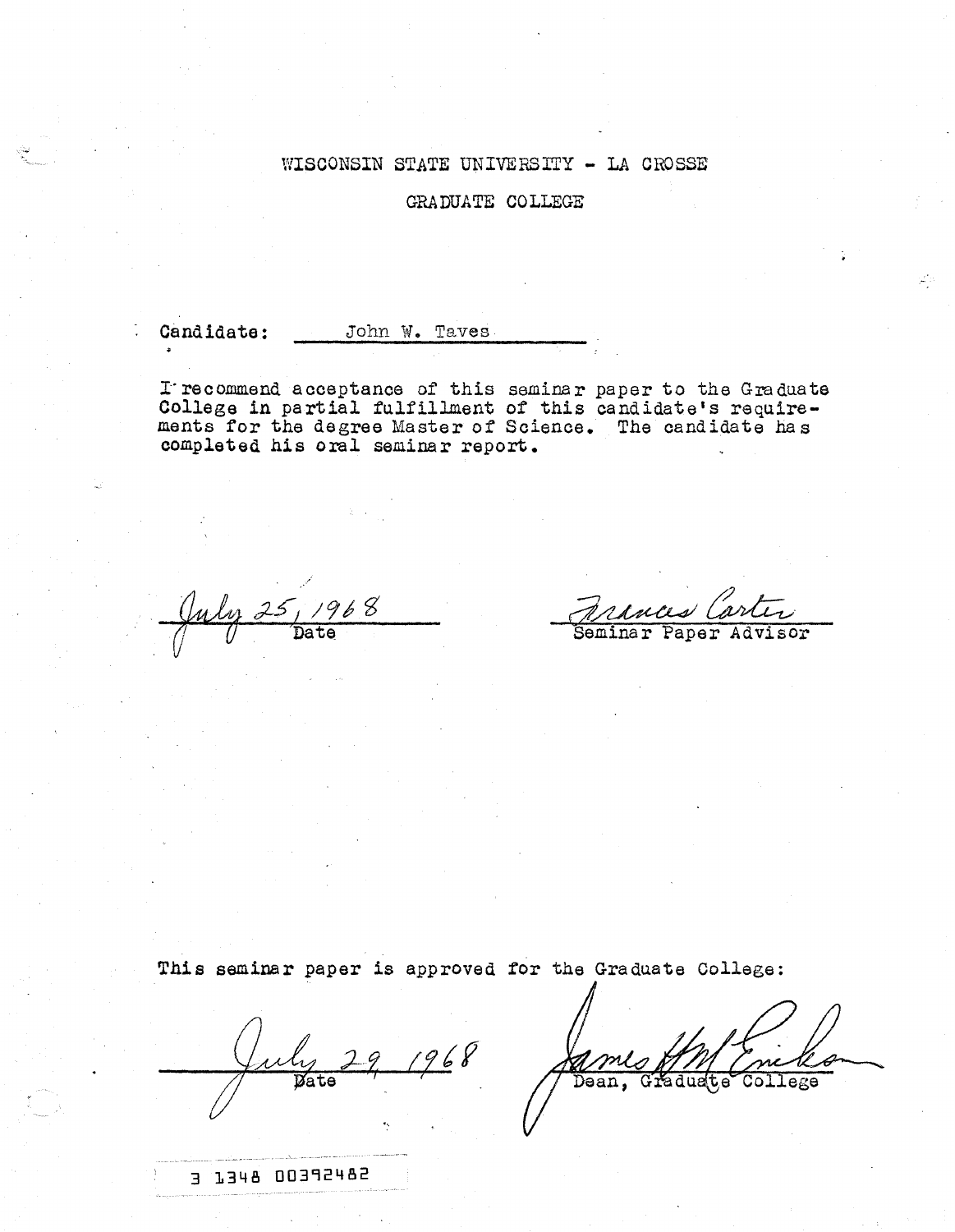### A DEGREE OF DIFFICULTY

### TUMBLING SCORE CARD

by

John W. Taves

### ABSTRACT

The purpose of this study was to develop a degree of difficulty score card for sixth grade boys and girls in Davenport, Iowa.

A score card was constructed. Five hundred and fifteen subjects were tested using the tumbling score card. As a result each item was given a point value in accordance with the percentage of subjects who passed the , **item.**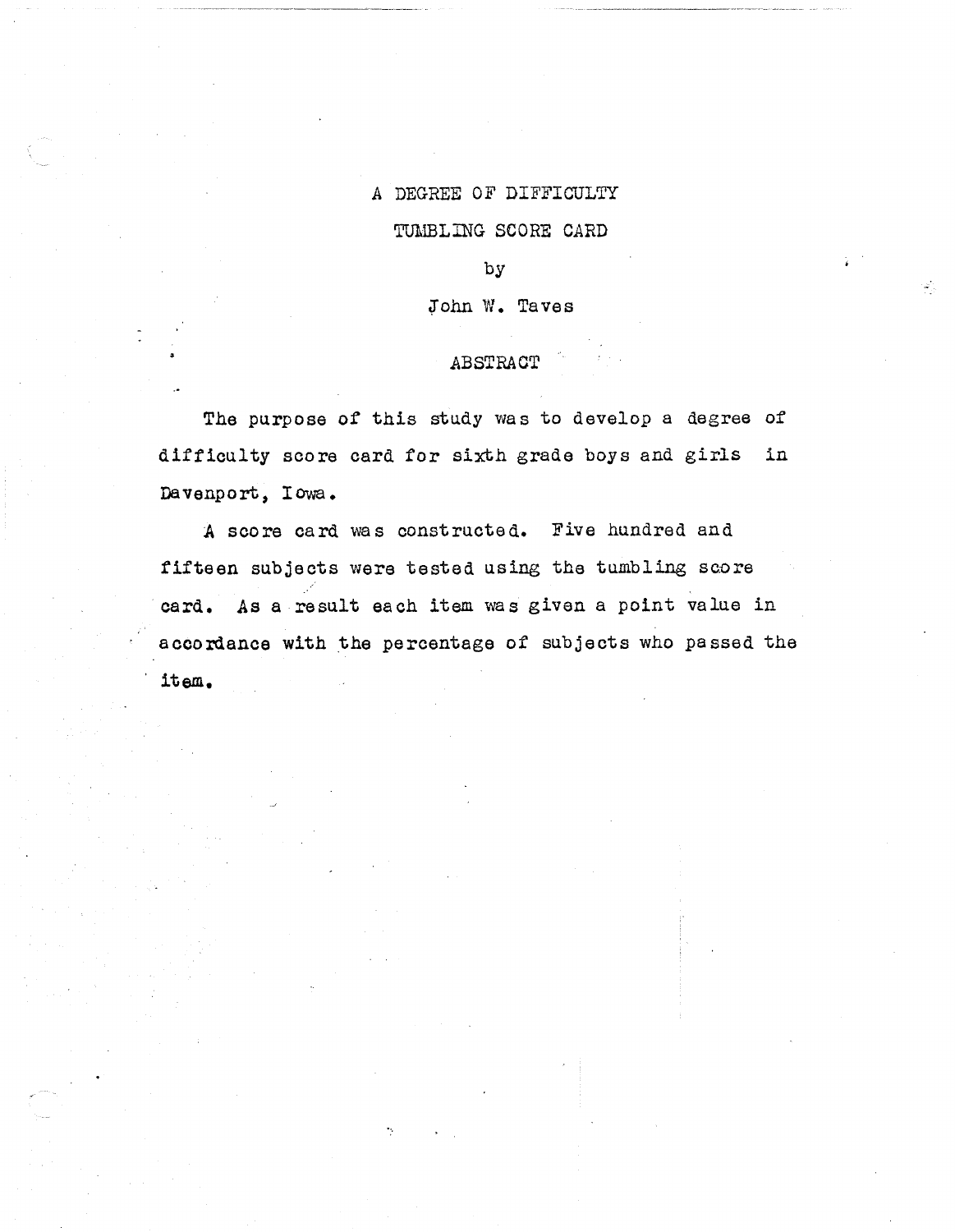# A DEGREE OF DIFFICULTY SCORE CARD

FOR TUMBLING STUNTS

A Seminar Report Presented to the School of Graduate Study Wisconsin State University at laCrosse

/

Submitted in Partial Fulfillment of the Requirements for the Degree Master of Science in Physical Education

> by John W. Taves July 1968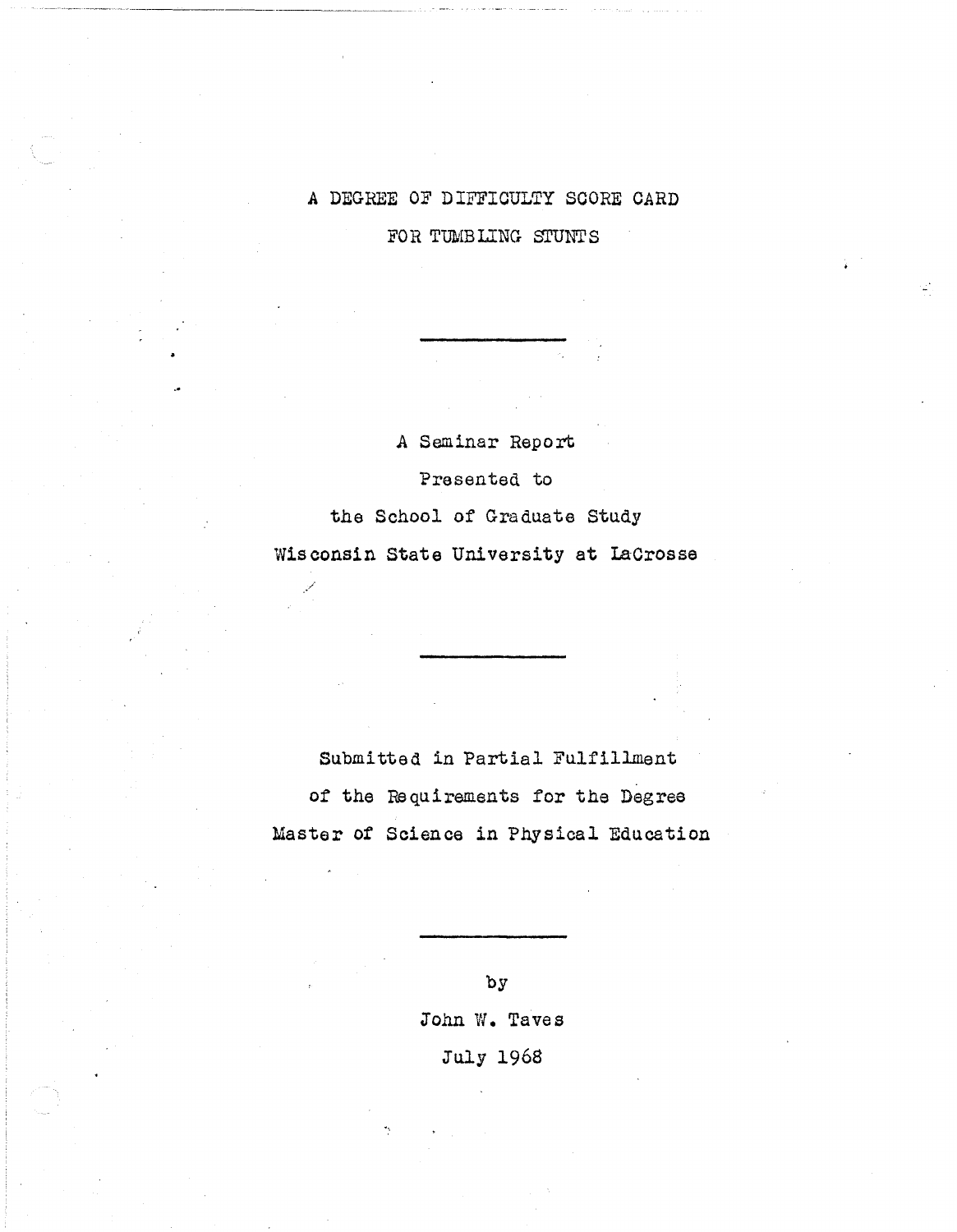# TABLE OF CONTENTS

 $U$ 2  $68$ 

 ${\cal T}a$ *c,v*

| CHAPTER  |                                     |  |  |                                                                                                                           |  | PAGE             |
|----------|-------------------------------------|--|--|---------------------------------------------------------------------------------------------------------------------------|--|------------------|
| I.       | INTRODUCTION TO THE PROBLEM         |  |  |                                                                                                                           |  | 1                |
|          | Statement of the Problem            |  |  |                                                                                                                           |  | $\boldsymbol{2}$ |
|          | Need for the Study                  |  |  |                                                                                                                           |  | 2                |
|          | Delimitations<br>$\cdots$           |  |  |                                                                                                                           |  | $\overline{2}$   |
|          | Limitations                         |  |  |                                                                                                                           |  | 3                |
| TT.      | REVIEW OF RELATED LITERATURE        |  |  |                                                                                                                           |  | 4                |
| III.     | PROCEDURES                          |  |  |                                                                                                                           |  | 7                |
| IV.      | ANALYSIS AND INTERPRETATION OF DATA |  |  | $\begin{array}{cccccccccccccc} \bullet & \bullet & \bullet & \bullet & \bullet & \bullet & \bullet & \bullet \end{array}$ |  | 14               |
| v.       | CONCLUSIONS                         |  |  |                                                                                                                           |  | 20               |
|          | BIBLIOGRAPHY                        |  |  |                                                                                                                           |  | 21               |
| APPENDIX |                                     |  |  |                                                                                                                           |  | 23               |

# 150646

.'.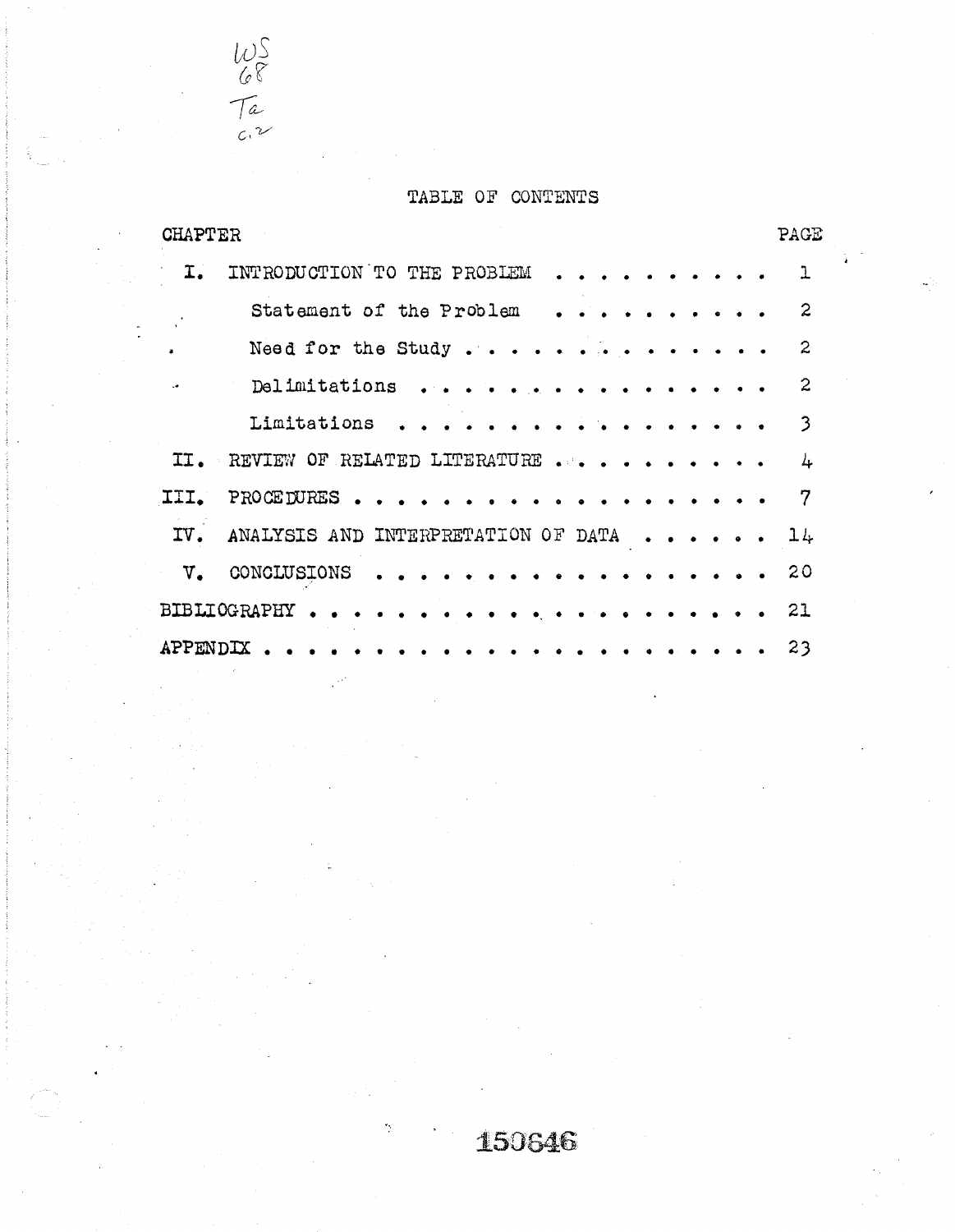# LIST OF TABLES

| <b>TABLE</b> |                                                                      | PAGE      |
|--------------|----------------------------------------------------------------------|-----------|
|              | I. Item Emphasis on Score Card                                       | 10        |
|              | II. Kendall's Coefficient of Concordance, W 12                       |           |
|              | III. Item Discrimination Using Flanagan's Index<br>of Discrimination | $15 - 16$ |
| $\sim$       | IV. Rank According to Item Difficulty and Weight.                    | $18 - 19$ |

/

 $\frac{\partial \mathcal{L}}{\partial \mathcal{L}}$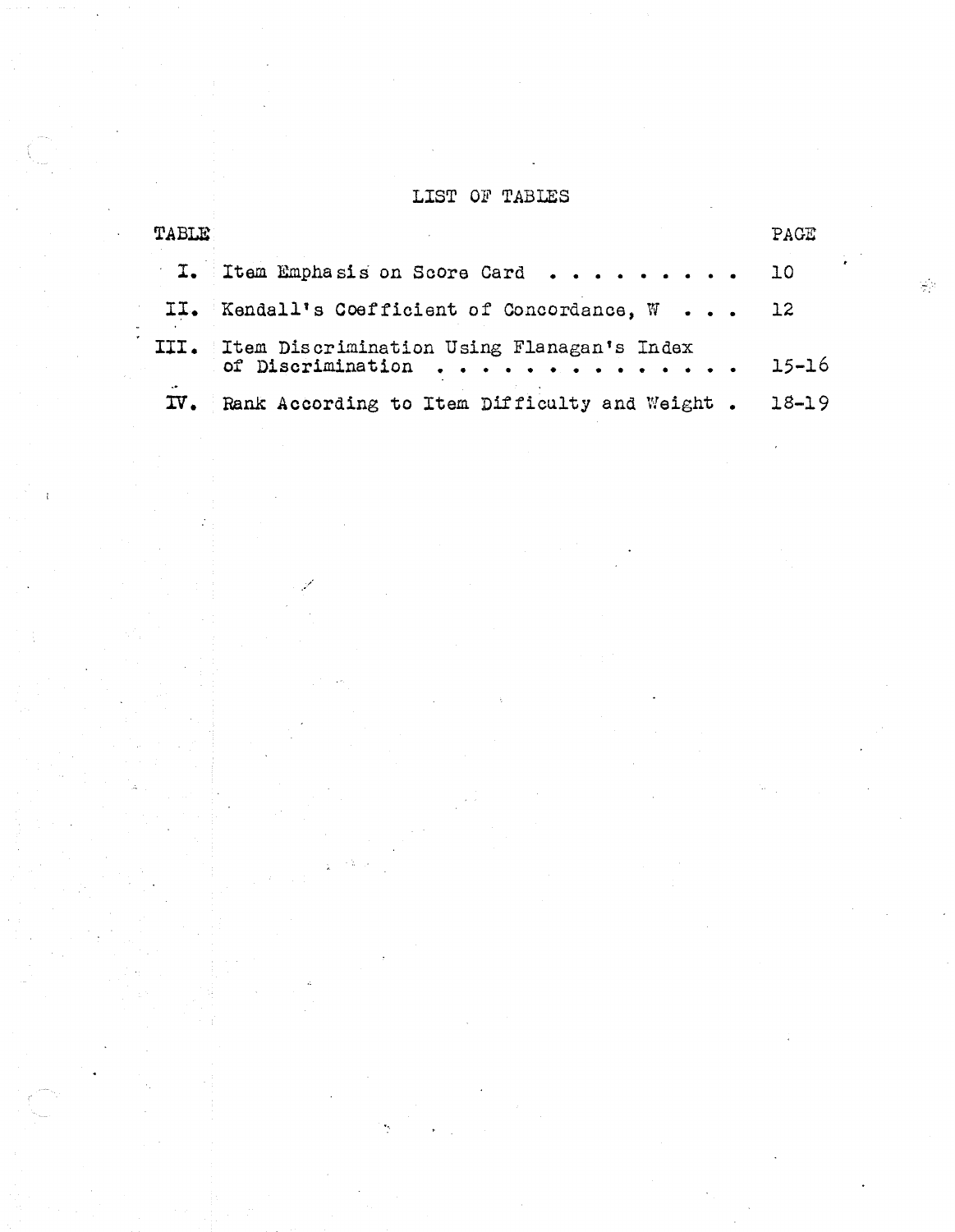### CHAPTER I

### INTRODUCTION TO THE PROBLEM

The tumbling unit is an important part of a school's physical education program. Evaluation of a child's tumbling skills is an important part of this unit. The re searcher in more recent years has used a tumbling score card to motivate and evaluate his students during their tumbling unit. The researcher constructed his own score card and empirically assigned point values to the different items on the card. The researcher became dissatisfied with the score card because it seemed that some of the items were valued too high, while others were valued too low. It was also felt that the number of stunts listed under each category should be based on the amount of time spent on instruction for those stunts. The author conce ived the idea that an accurate tumbling score card could give an instructor a better idea of a good progression of stunts for tumbling units. The researcher, in talking to other instructors who used somewhat the same method of evaluating, found that they were also interested in a more valid score card for tumbling. It was therefore decided that there was a definite need for the development of a degree of difficulty tumbling score card for sixth grade boys and girls.

<'.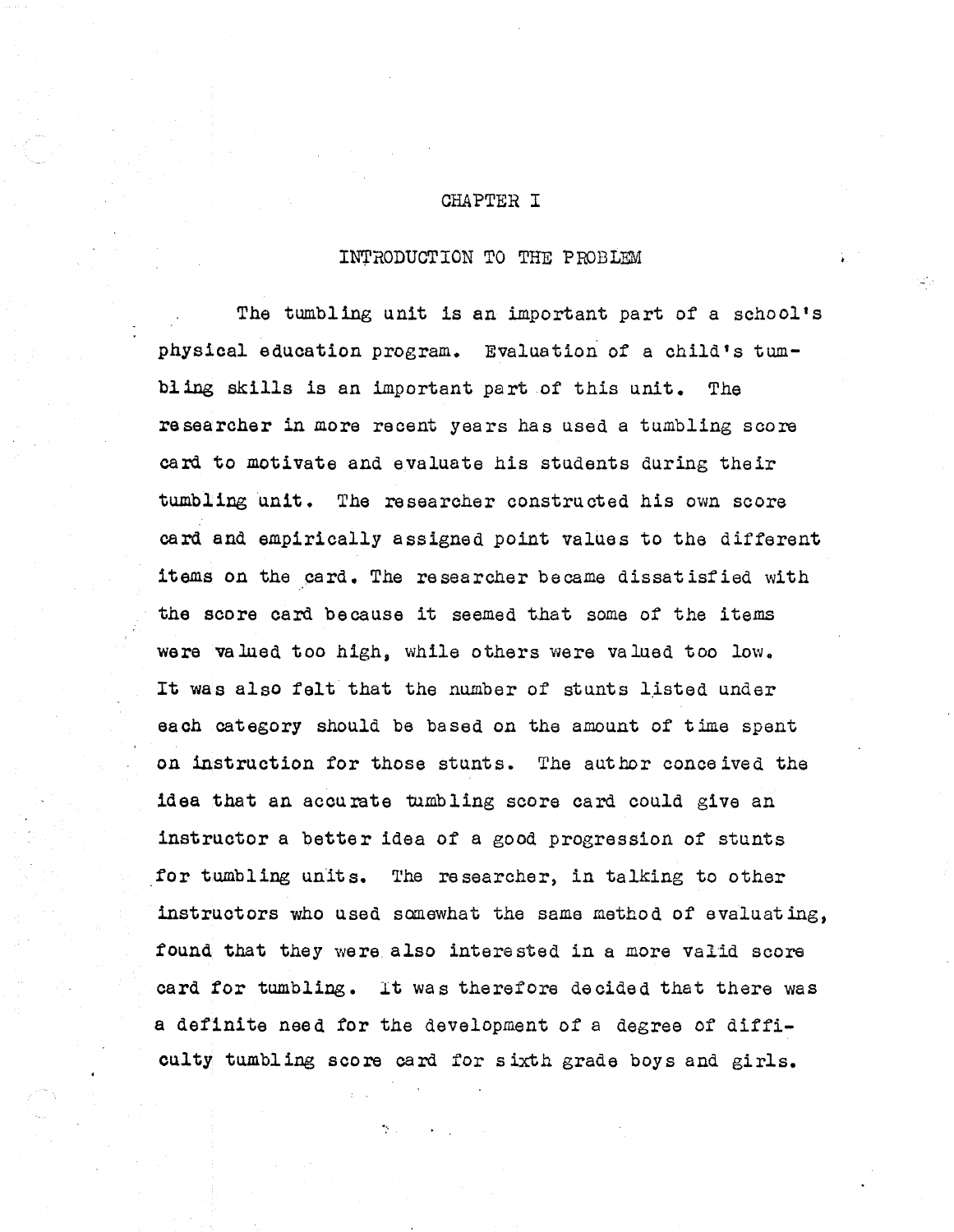To the author's knowledge, no previous investigation has been made of a degree of difficulty tumbling score card for the sixth grade level.

Statement of the Problem<br>It is the intent of this study to develop a degree of difficulty score card in tumbling stunts for sixth grade boys and girls in the Davenport public schools. It is also the intent of this study to validate the items which are on the score card.

### Need for the Study

The construction of this score card can be an aid to physical education teachers in evaluation and can assist them in developing good progressions in teaching tumbling. The score card can also help to motivate students in tumbling.

### Palimitations

This study was conducted with sixth grade boys and girls in selected schools in the Davenport, Iowa public school system.

".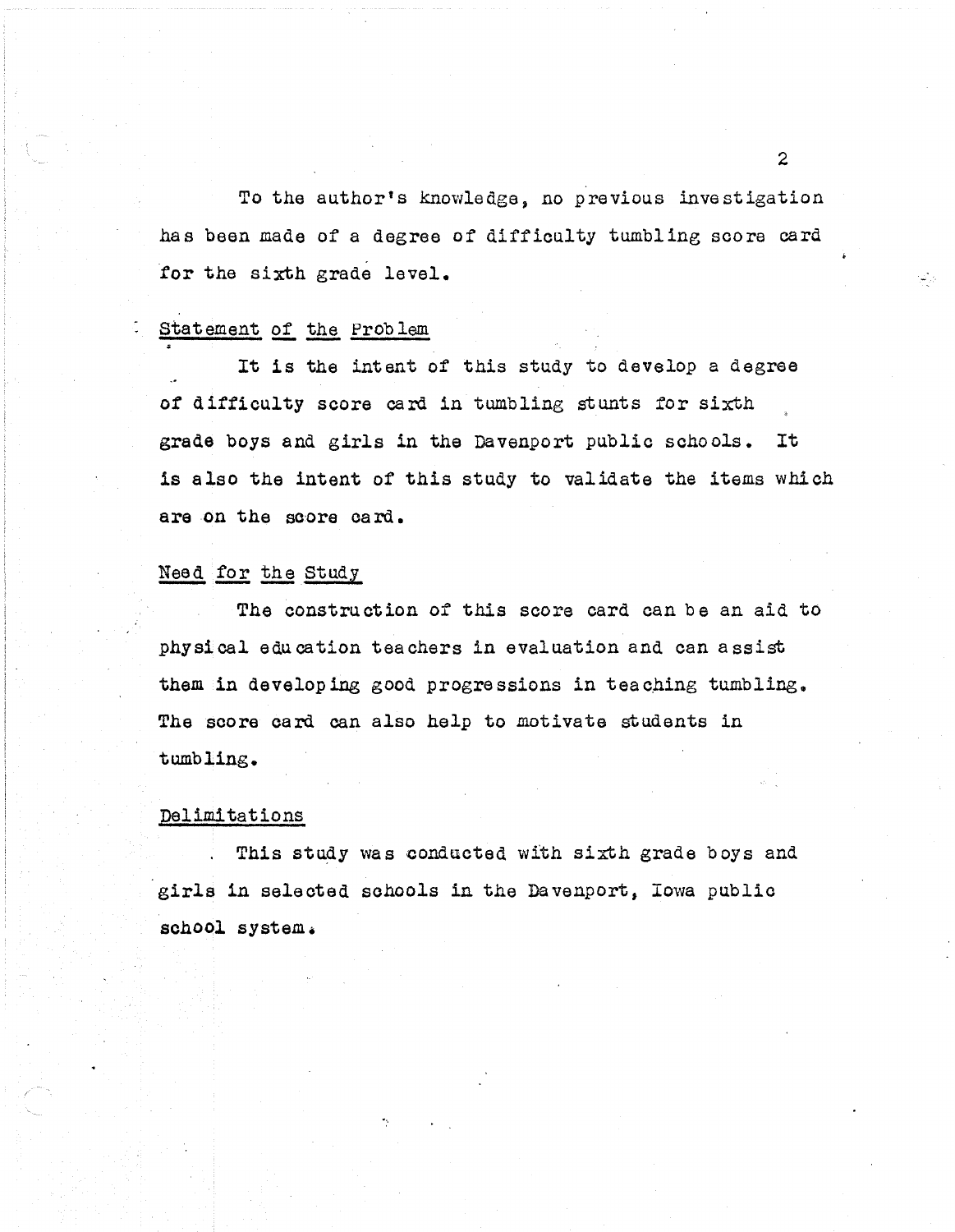# Limitations

Motivation of the subjects could not be controlled, and there was no way to determine whether the effort of each subject was his best. Variations in the quality of instruction by the participating teacher could also be a limitation of this study.

 $\mathfrak{Z}$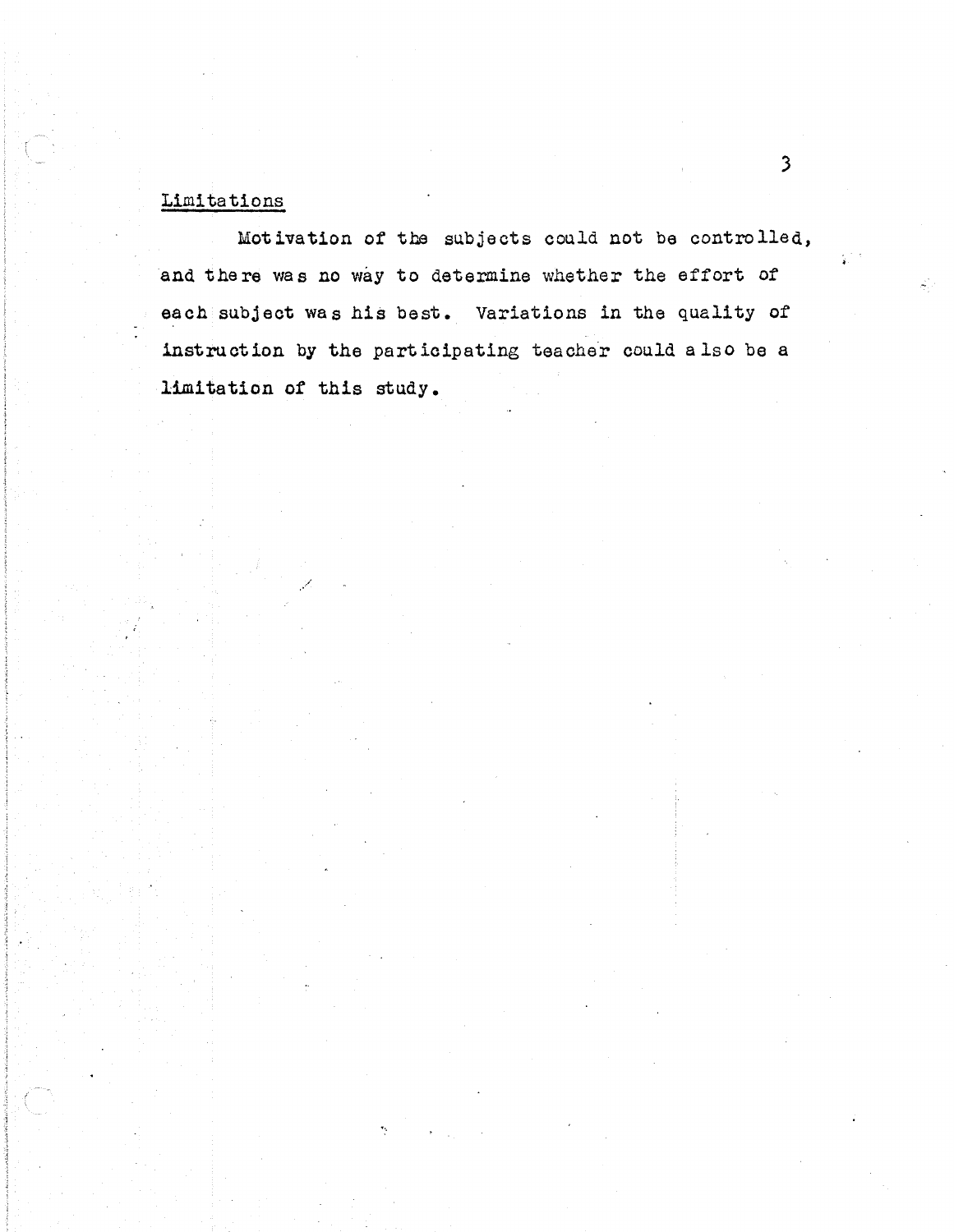### · CHAPTER II

### REVIEW OF RELATED LITERATURE

The writer found no previous study directly related to the investigation and construction of a degree of diffioulty score oard in tumbling for boys and girls in the sixth grade. Ader developed a score card to measure tumbling skills of tenth grade boys. The boys were tested on the stunts before their tumbling unit was started. After testing was completed, each stunt was given a point value according to the number of subjects who passed each stunt. The stunts were rated from one to twelve. The stunts rated the least difficult were given the lowest value and the most difficult were assigned the highest value. l

College women were used as SUbjects in determining a rating scale for tumbling activities in the studies conducted by Cotteral.<sup>2</sup>

IJohn Ader *"A* Study to Determine the Tumbling Skills of Tenth Grade Boys" (Unpublished Seminar Report, Wisconsin State University, LaCrosse, 1965).

 $2$ Bonnie uotteral and Donnie uotteral, The Teaching of Stunts and Tumbling, (New York: The Ronald Press Oompany, 193bJ, *pp. 276-280.*

",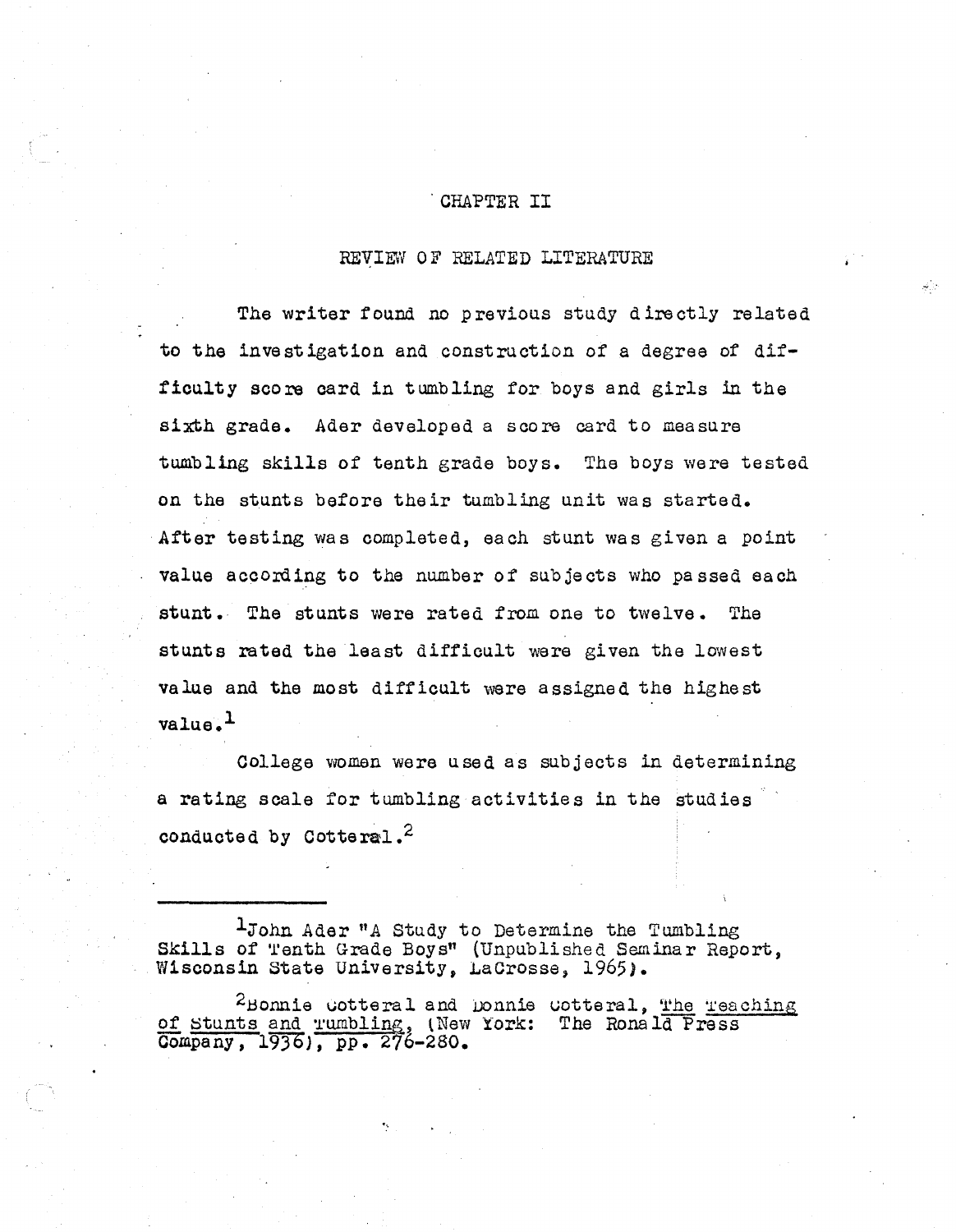Ernest J. Gershon, instructor at Wisconsin University at LaCrosse, developed a score card in beginning tumbling for professional physical education college men.<sup>3</sup>

McClow in his book graded his exercises for difficulty but did not mention how he arrived at his figures. His purpose was to develop a difficulty rating for each stunt so that no time need be wasted in learning an exercise that might be too difficult for one group or too ea sy for another group. 4

Parry developed a test of twenty tumbling skills which were arranged with an attempt at a graded increase in difficulty from one to twenty.<sup>5</sup>

A degree of difficulty score card for gymnastic apparatus was developed by Peterson. The judgments of thirtythree physical education instructors were pooled to develop a degree of difficulty.<sup>6</sup>

3Ernest J. Gershon, "Beginning Tumbling Score Card", ,Wisoonsin State University, La Crosse.

4Lloyd L. McClow, Tumbling Illustrated, (New York: A. S. Barnes and Company, 1931), p. 212.

 ${}^5K$ . R. Parry, "A Graded Series of Tumbling Stunts," American Association of Health, Physical Education Recreation, (February, 1937), pp. 110-111.

<sup>O</sup>Dale reterson, "A Degree of Difficulty Scorecard" *ror* Gymnastic Apparatus'; Seminar Report, Wisconsin State University, Laurosse, 1963.

.'.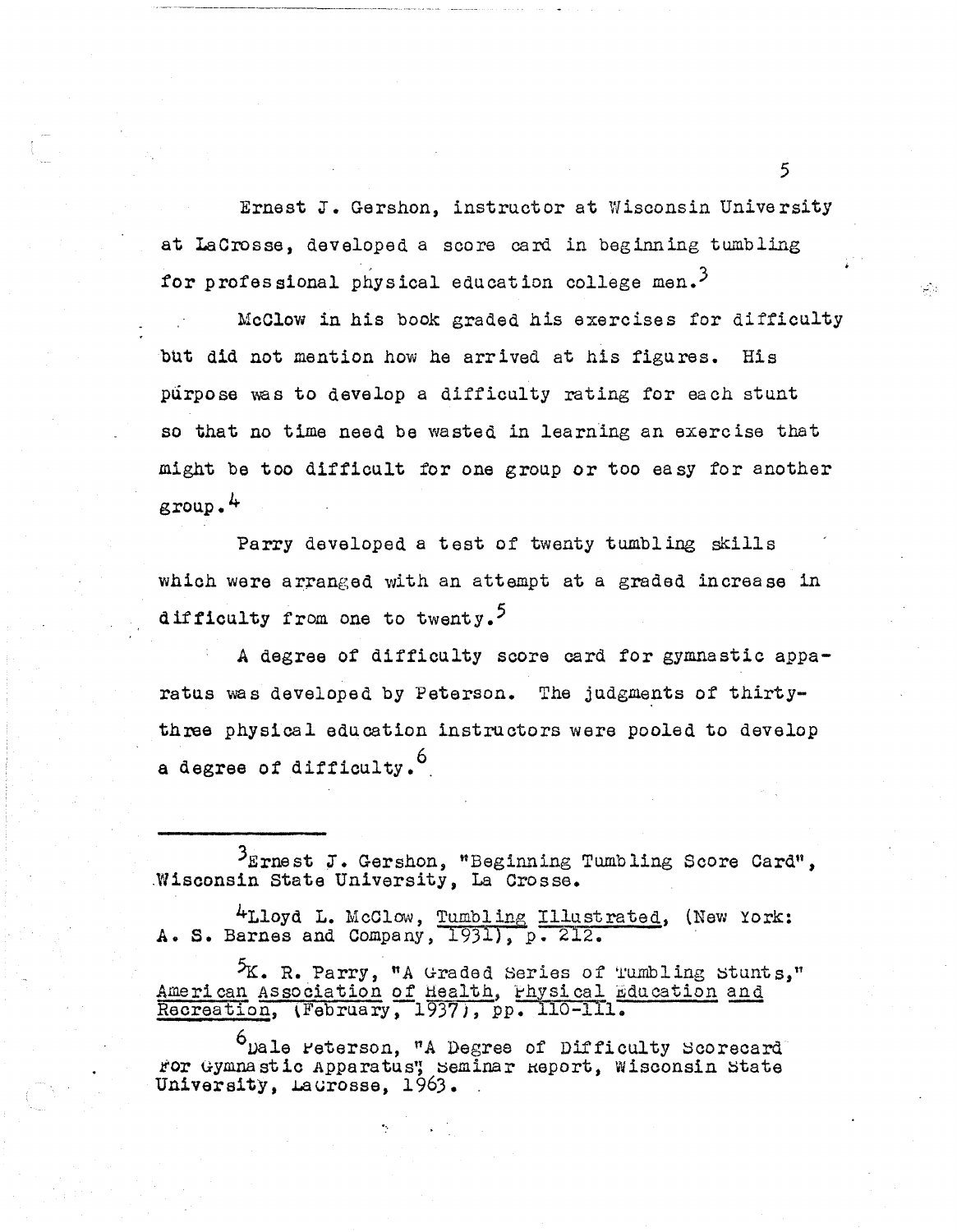Mueller organized apparatus exercises on the basis of difficulty. He divided the exercises into three categories: fair, good, and excellent. These standards were set for junior high school level.<sup>7</sup>

./

 $7G$ rover Mueller, "Achievement Standards on Gymnasium Apparatus," Mind and Body, (May-June, 1934),

".

6

क्षेत्र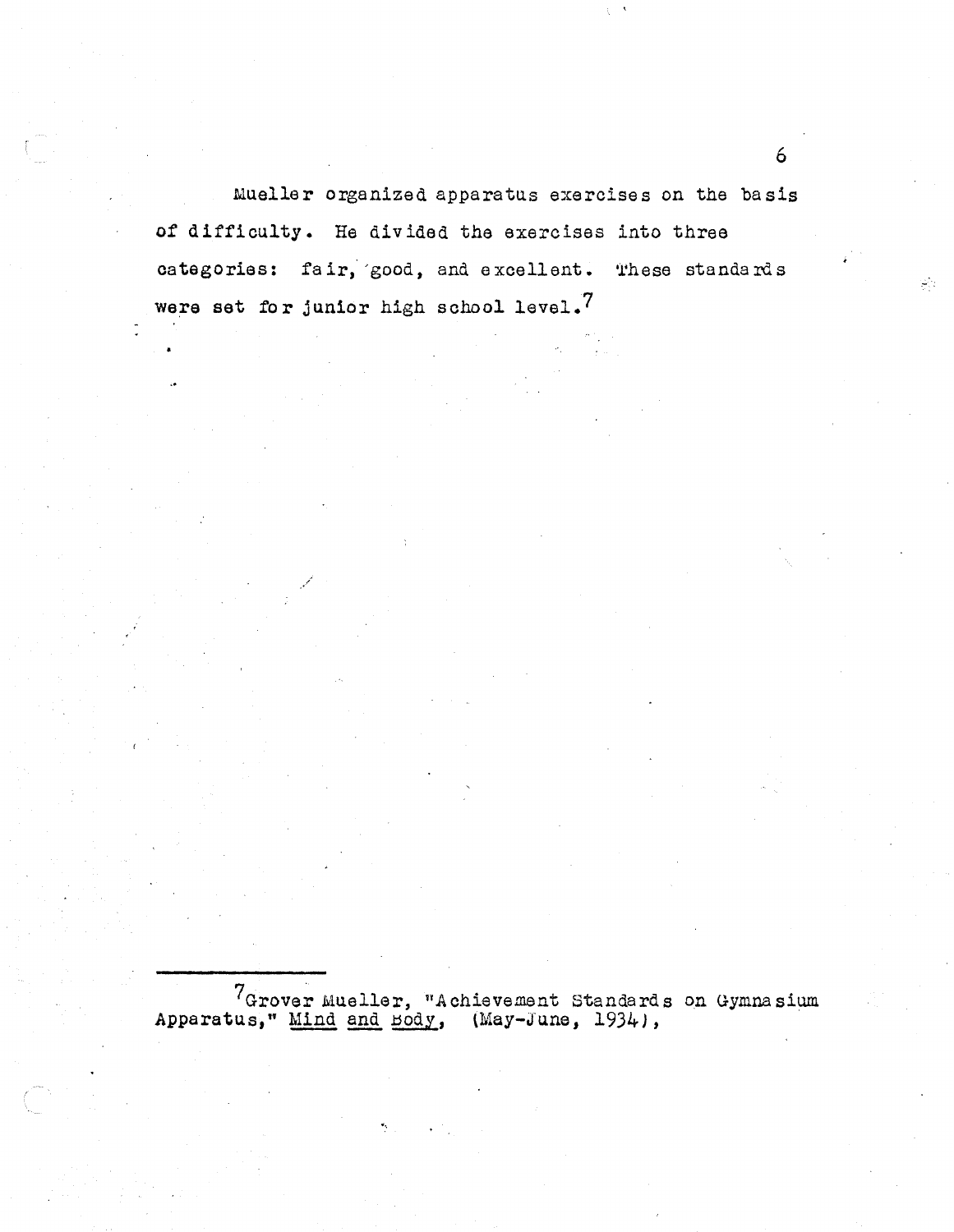### CHAPTER III

### 'PROCEDURES

÷

The items contained on a tumbling score card should ba items which are presented during the' students' tumbling unit. Therefore, the resea rcher first developed <sup>a</sup> list of tumbling items which might be included in a sixth grade tumbling unit. The tumbling items for this list were taken from the Davenport upper elementary physical education guide book. Each item was listed under one of ten basic tumbling, categories. The ten categories were formed by reflective thinking by the researcher, they included springs, couple stunts, headstands, kips, cartwheels, forward rolls, backward rolls, hand and forearm balancing, walkovers, and back handsprings.

The ba sic information needed for the development of a degree of difficulty score card were: Which items should be on the card and how many items from each category should be contained on the score card? To determine what items should be included, the researcher decided to find out, by questionnaire, what stunts were being taught to sixth grade boys and girls in Davenport schools by the elementary physical education instructors. The questionnaire in

".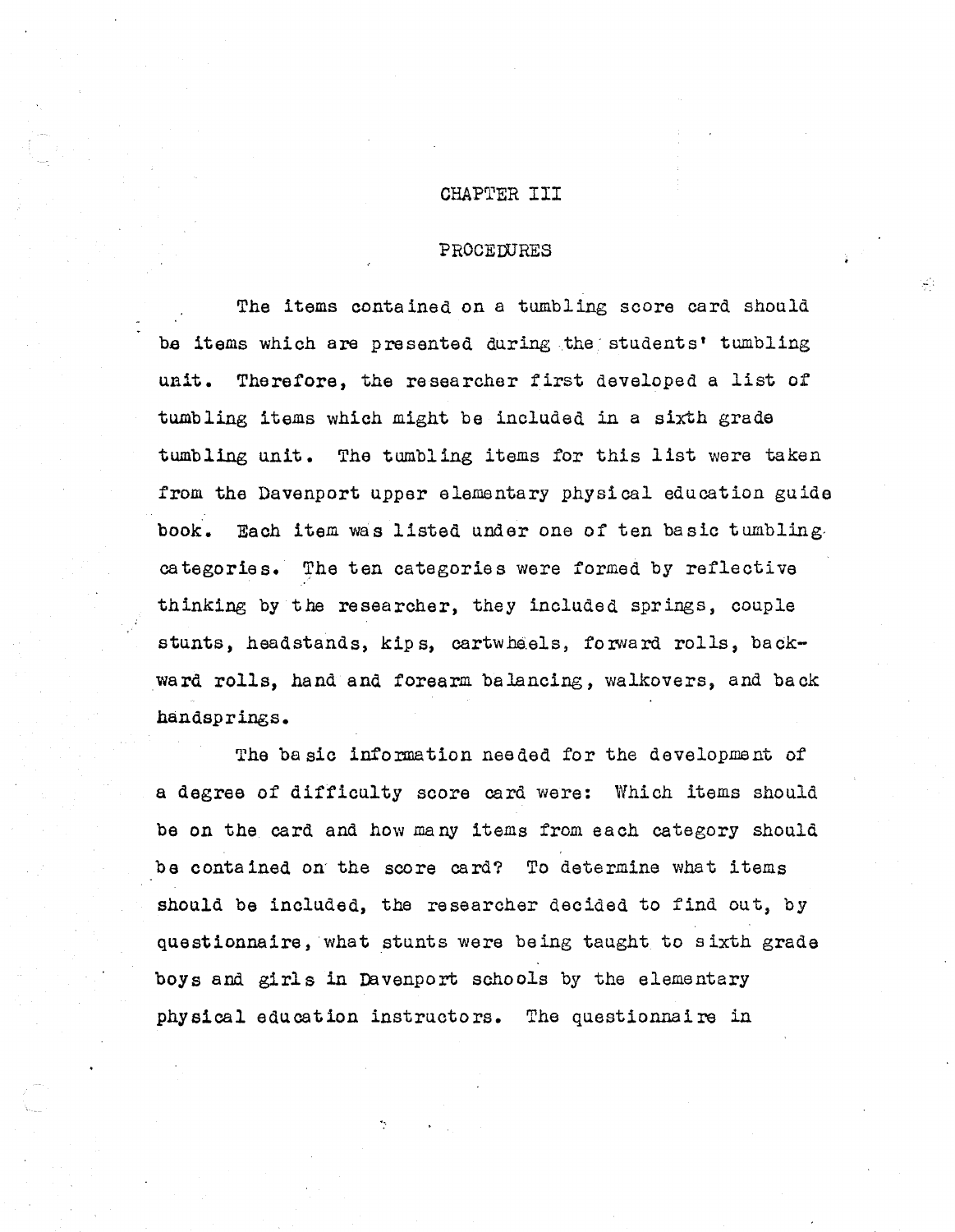Appendix A was sent to the sixteen elementary physical education instructors in Davenport. Included in the first part of the questionnaire were the ten tumbling categories with <sup>a</sup> list of tumbling items under each category. The C'Ooperating instructors were asked to put a mark next to the tumbling items they did not present during the ir tumbling unit. This was done to find the range of stunts each physical education instructor presented during his or her tumbling units. On the second part of the questionnaire there was a list of the ten basic tumbling categories. The instructors were asked to/indicate the per cent of emphasis he or she placed on each of the ten tumbling categories during the sixth grade tumbling unit. They were asked to refer to the item list to find out which items comprised each category. The percentages of the ten categories were to total one hundred per cent. This was done to obtain information on how many items from each category should be included on the score card.

Ten instructors returned their questionnaires and indicated they were interested in taking part in the study. In order to develop a score card which contains a wide range of stunts for children of differing abilities, the researcher selected the instructors. This was done by

".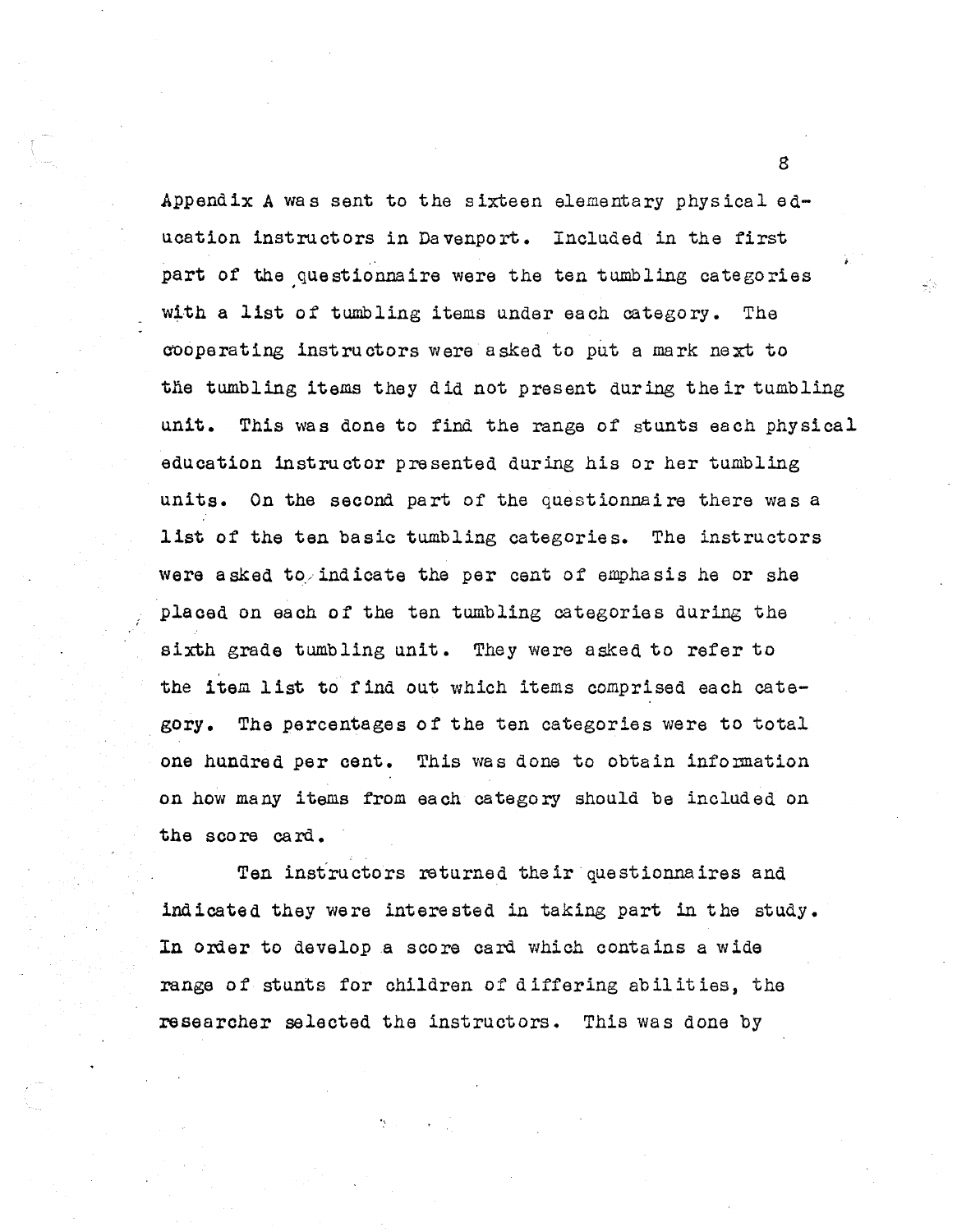checking the stunt 1 ist on the first part of the questionnaire. The instructors who presented to their students a wide range of tumbling items during their tumbling unit were selected. This meant that five instructors, including the researcher, were selected to take part in the study.

The construction of a tumbling score card was developed from. information obtained from the questionnaires of the five participating instructors. The researcher first wanted to determine how many items from each category belonged on the score card. This information was based on the per cent of emphasis given by each instructor's questionnaire. The number of stunts from each category was found by taking the participating instructors per cent of emphasis and selecting that per cent of stunts from the forty-eight stunts on the card. The number of stunts on the card was determined through reflective thinking by the researcher. The number of stunts for each category we s selected according to the per cent of emphasis spent on that category by the participating instructors. Table I shows the number of items selected from each category. The sohools' agreement on the per cent of emphasis was found by using Kendall's coefficient of concordance, W.

•..

9

وترتيع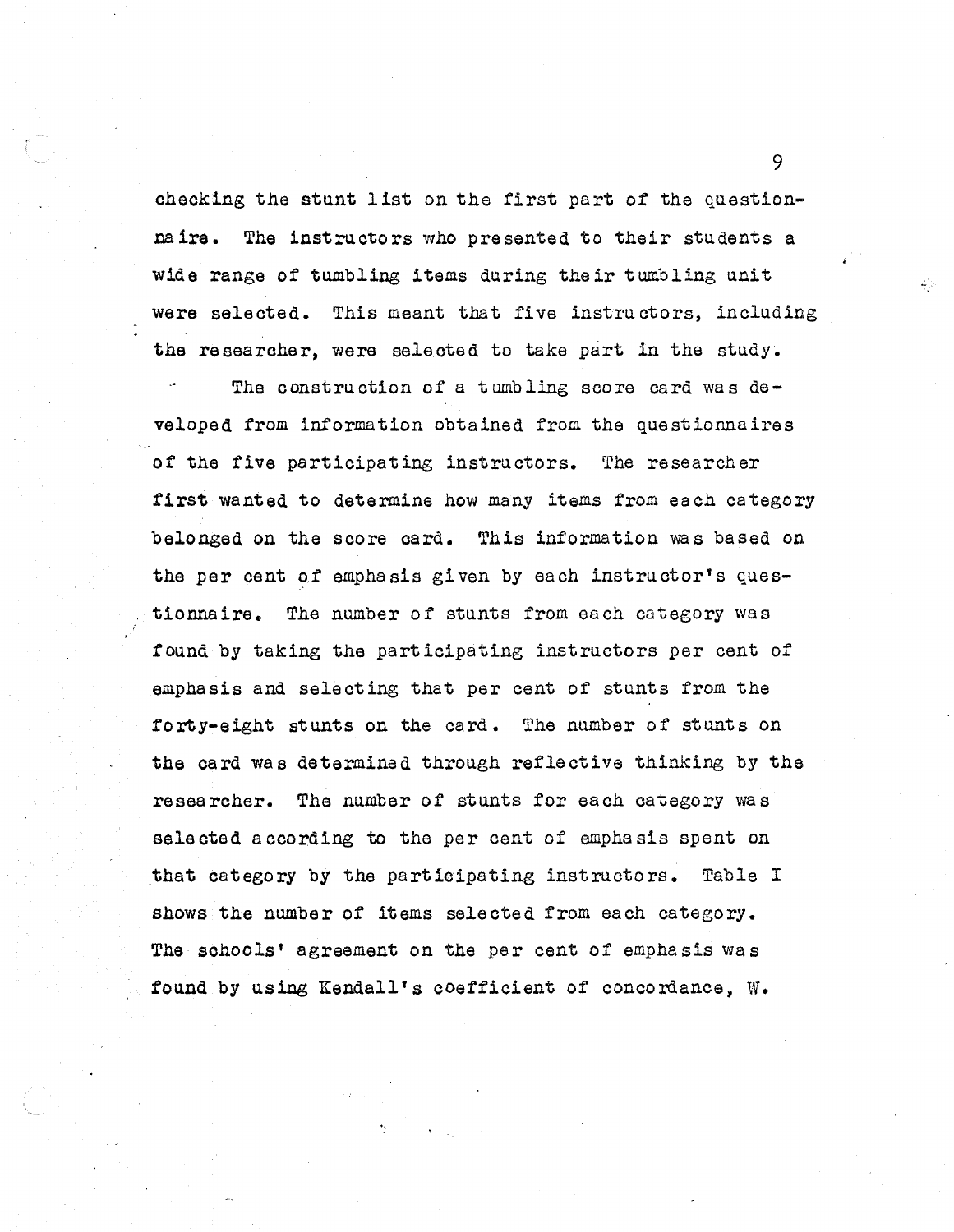### TABLE I

#### Number of Schools'  $%$  of items on Ranking emphasis Category card Springs  $18$  $\mathbf{g}$  $\mathbf{L}$  $\overline{2}$ Couple Stunts  $12<sup>°</sup>$ 6  $\overline{z}$  $12<sup>1</sup>$ 6 Headstands  $11$  $5<sup>5</sup>$ Kips 4  $11$  $\overline{5}$ Cartwheels 4 Forward Rolls 6  $\delta$  $\frac{1}{4}$ 6 Backward Rolls  $\mathcal{E}$  $\frac{1}{2}$  $6 \overline{6}$ Hand and Forearm  $8<sub>1</sub>$ 4 9 6 Walkovers  $\overline{\mathbf{3}}$ 9 Back Hand springs 6  $\overline{\mathbf{3}}$

# ITEM EMPHASIS ON SCORE CARD

48 total items on score card

 $\frac{1}{\sqrt{2}}\Delta$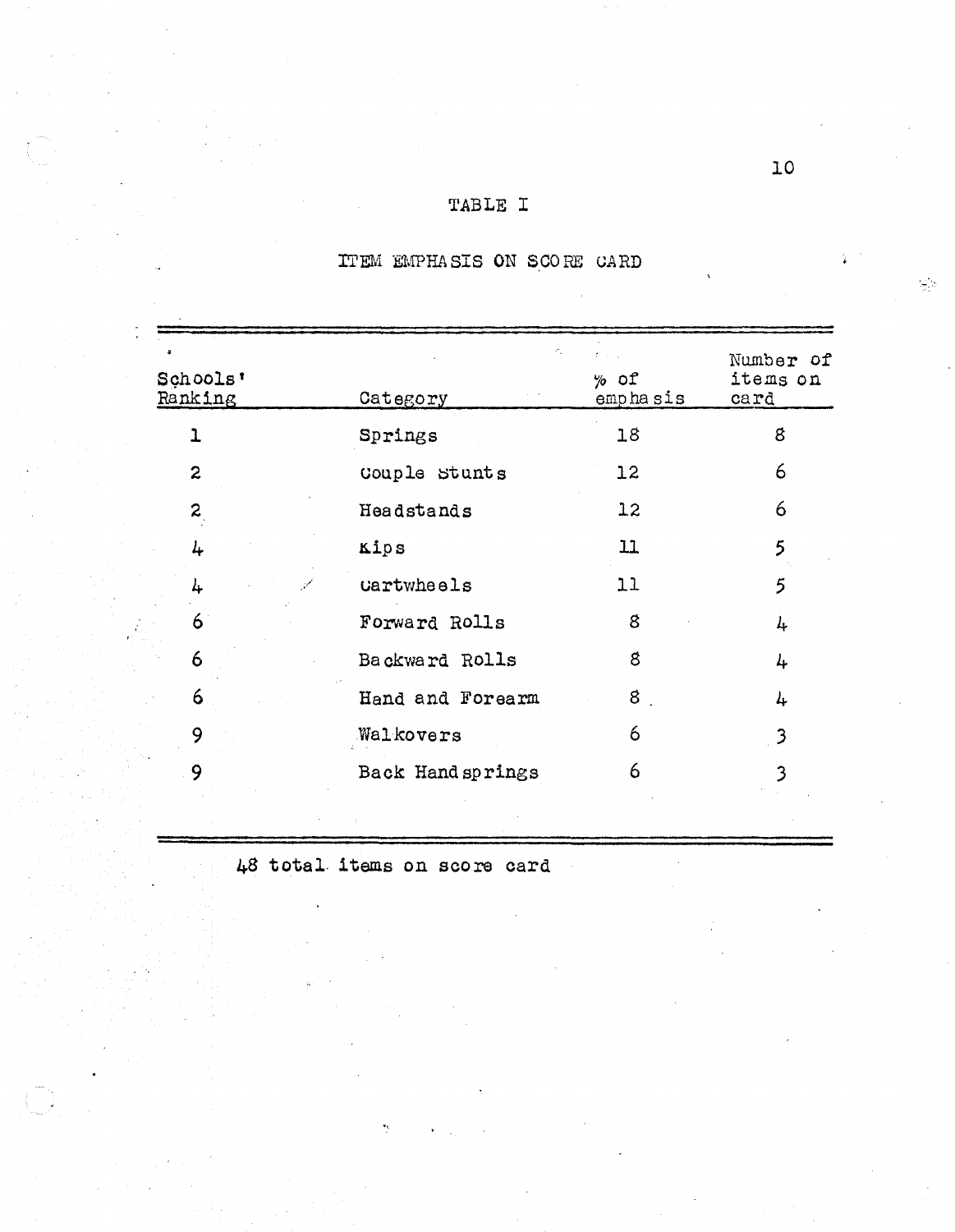The size of the coefficient of concordance was found to be .47 showing the schools' agreement to be significant at the one per cent level. (Table II)

The researcher then selected the items for the score card. Items had a possibility of being selected for the score card if they were taught by at least four of the five participating instructors; otherwise, the item was eliminated. Items were selected as follows: Items which will give success to children of all types of skill, items which will challenge the highly skilled child, items which help in the development of agility, flexibility, strength, balance, and other physical needs of the child, and items of vary ing difficulty in ea ch category. The forty-eight items were printed on five by seven inch oak tag cards by the researcher.

A testing administration guide for the items and a list of procedures, which are located in Appendix B, were prepared to accompany the score cards to the cooperating instructo rs.

The testing administration guide was developed so that all of the tumbling items would be tested in the same manner. Besides giving information on how some stunts

".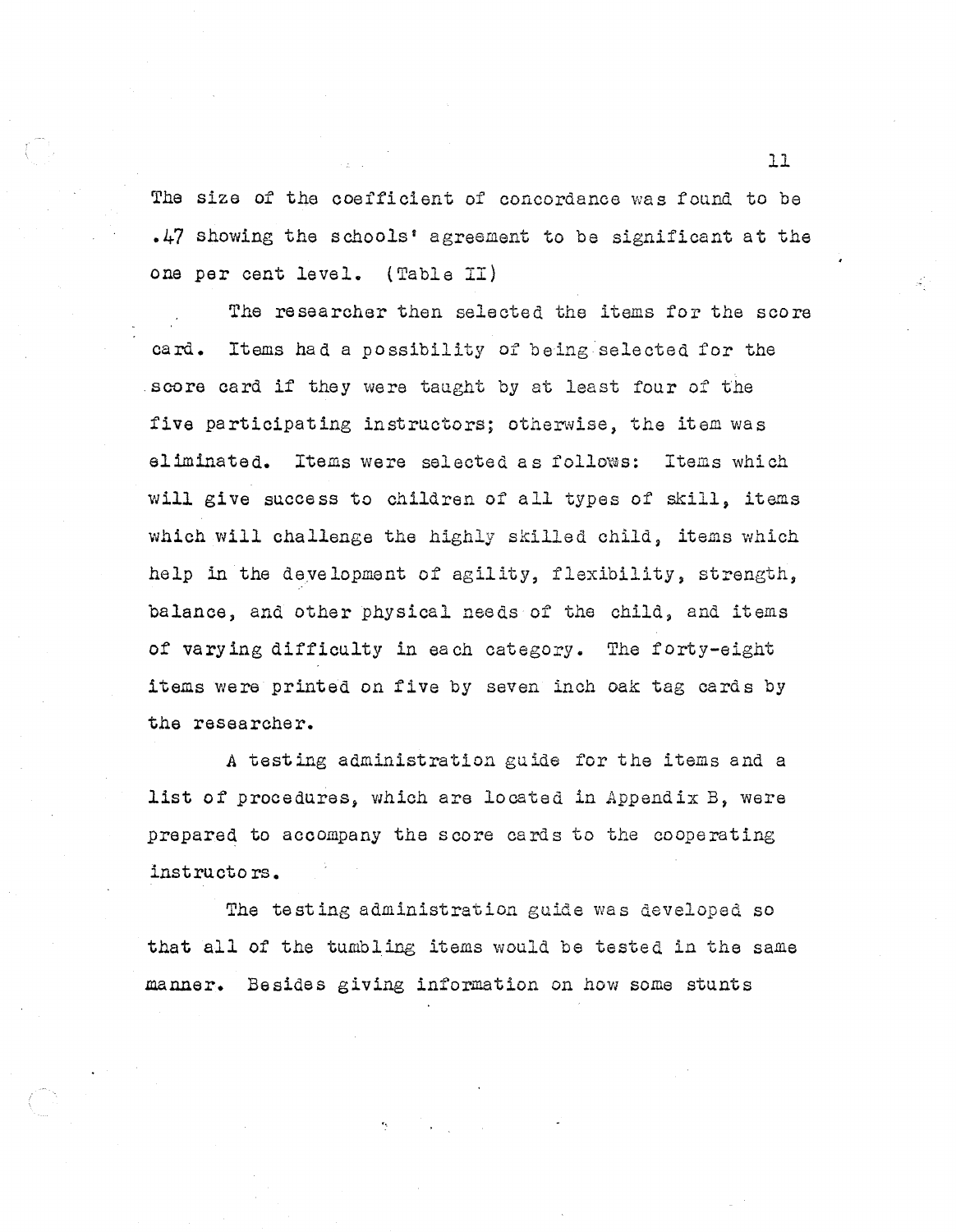# TABLE II

# KENDALL'S COEFFICIENT OF CONCORDANCE, W

| $\bullet$        | Sum of       |                      |            |              |         |               |      |                |
|------------------|--------------|----------------------|------------|--------------|---------|---------------|------|----------------|
| Category         | $\mathbf{I}$ | of<br>$\overline{z}$ | Emphasis   | 4            | $5^{-}$ | Ranks         | D    | $\mathbf{p}^2$ |
| Back Handspring  | 5.0          | 9.0                  | $5.5 -$    |              | 9.58.0  | 37.0          | 9.5  | $90 - 2$       |
| Walkovers        | 9.0          | 9.0                  | 5.5        | 9.5          | 8.0     | 41.0          | 13.5 | 182.2          |
| Forward Springs  | 1.0          | 1.5                  |            | 1.0 1.0      | 1.0     | $5.5^{\circ}$ | 22.0 | 484.0          |
| Cartwheels       | 5.0          | 4.0                  |            | $5.5 \t3.0$  | 8.0     | 25.5          | 2.0  | 4.0            |
| Head stand s     | 2.0          | 3.0                  | 5.5        | 3.0          | 5.0     | 18.5          | 9.0  | 81.0           |
| Couple Stunts    | 5.0          | 5.5                  |            | $5.5 \t 5.0$ | 3.0     | 24.0          | 3.5  | 12.2           |
| Hand and Forearm | 5.0          |                      | $5.5$ 10.0 | 6.0          | 8.0     | 34.5          | 7.0  | 49.0           |
| Kips             |              | $5.0 \t1.5$          | 5.5        | 3.0          | 8.0     | 23.0          | 4.5  | 20.2           |
| Backward Rolls   | 9.0          | 7.0                  | 5.5        | 7.5          | 3.0     | 32.0          | 4.5  | 20.2           |
| Forward Rolls    | 9.0          | 9.0                  | 5.5        | 7.5          | 3.0     | 34.0          | 6.5  | 42.2           |
|                  |              |                      |            |              |         |               |      |                |

 $W = .47$  Sum R=275.0 Sum  $D^2$ Sum R=275.0 Sum D<sup>-2</sup><br>Mean = 27.5 985.50

g).<br>T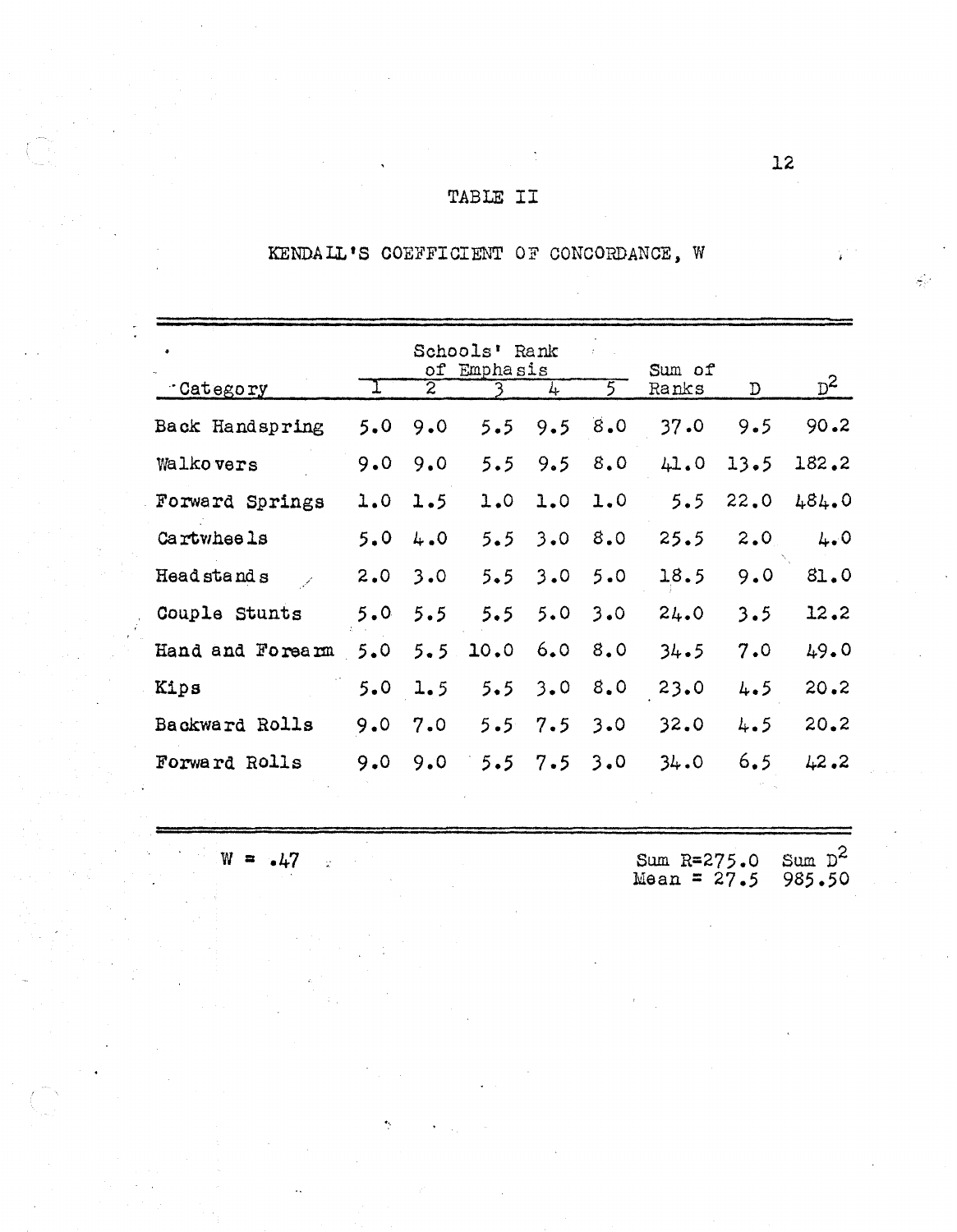should be tested, the guide also gave a brief description of how to execute some of the items. This information was assembled to help the instructors who had not taught some of .the stunts before.

The procedure list included material on presentation of items, on the marking of the score cards, on the length of the test ing time, and on which cards were to be returned to the researcher.

In the procedures list the instructors were asked to make sura they presented all of the items on the score card and to test the items according to the testing administration guide. There was a score card for each child. When an item was completed successfully, a check mark was placed next to the item tested. The SUbjects were allowed to test an item as many times as they wanted to. The testing period lasted for five weeks. After the allotted testing time, the instructors were asked to send back the score cards of boys and girls in the sixth grade who were not twelve years or older before September of the school year in which the score card was constructed. All of this information was contained in the list of procedures which was sent to each participating instructor.

13

 $\mathcal{L}$  .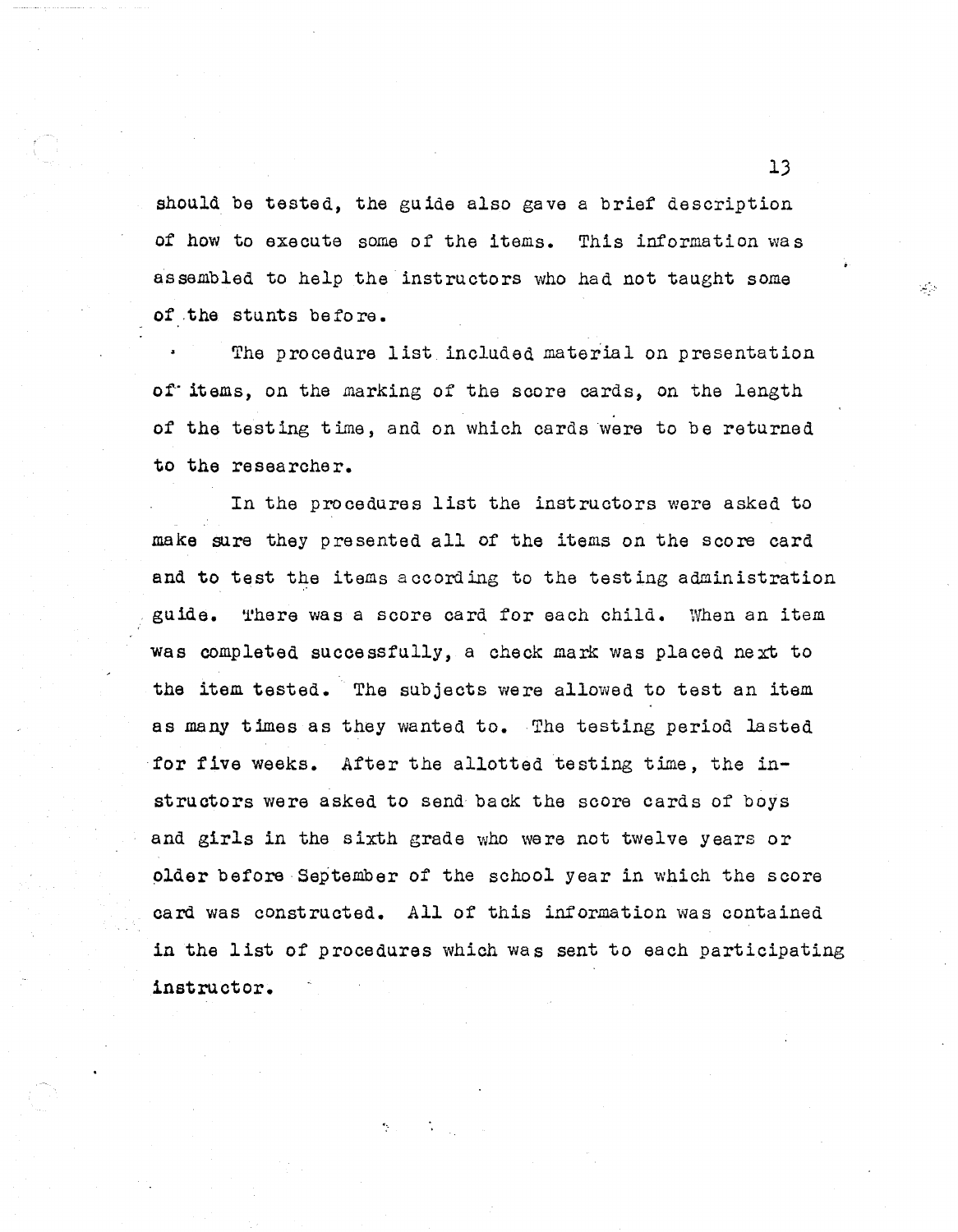### CHAPTER IV

### ANALYSIS AND INTERPRETATION OF DATA

Data from five hundred and fifteen sixth grade boys and girls were used for this study.

For <sup>a</sup> skill test to be useful, it should distinguish between those who possess skill and those who do not. The ability of the test to distinguish between the students of varying abilities depends on the <sup>d</sup> iscr iminating power of each item. To determine the validity of the score card, the index of discrimination of each item was determined with the aid of Flanagan's Index of Discrimination.<sup>8</sup> Table III shows the per cent of subjects mastering each item in the upper twenty-seven per cent, the per cent of subjects mastering the item in the lower twenty-seven per cent, and the discrimination correlation coefficient for each item. As can be observed, every item met the minimum requirement of .2 O.

;

 $^{8}$ M. Scott, and E. French, Measurement and Evaluation in Physical Education, (Dubuque, Iowa: Wm. Brown Company, 1959), p. 131.

".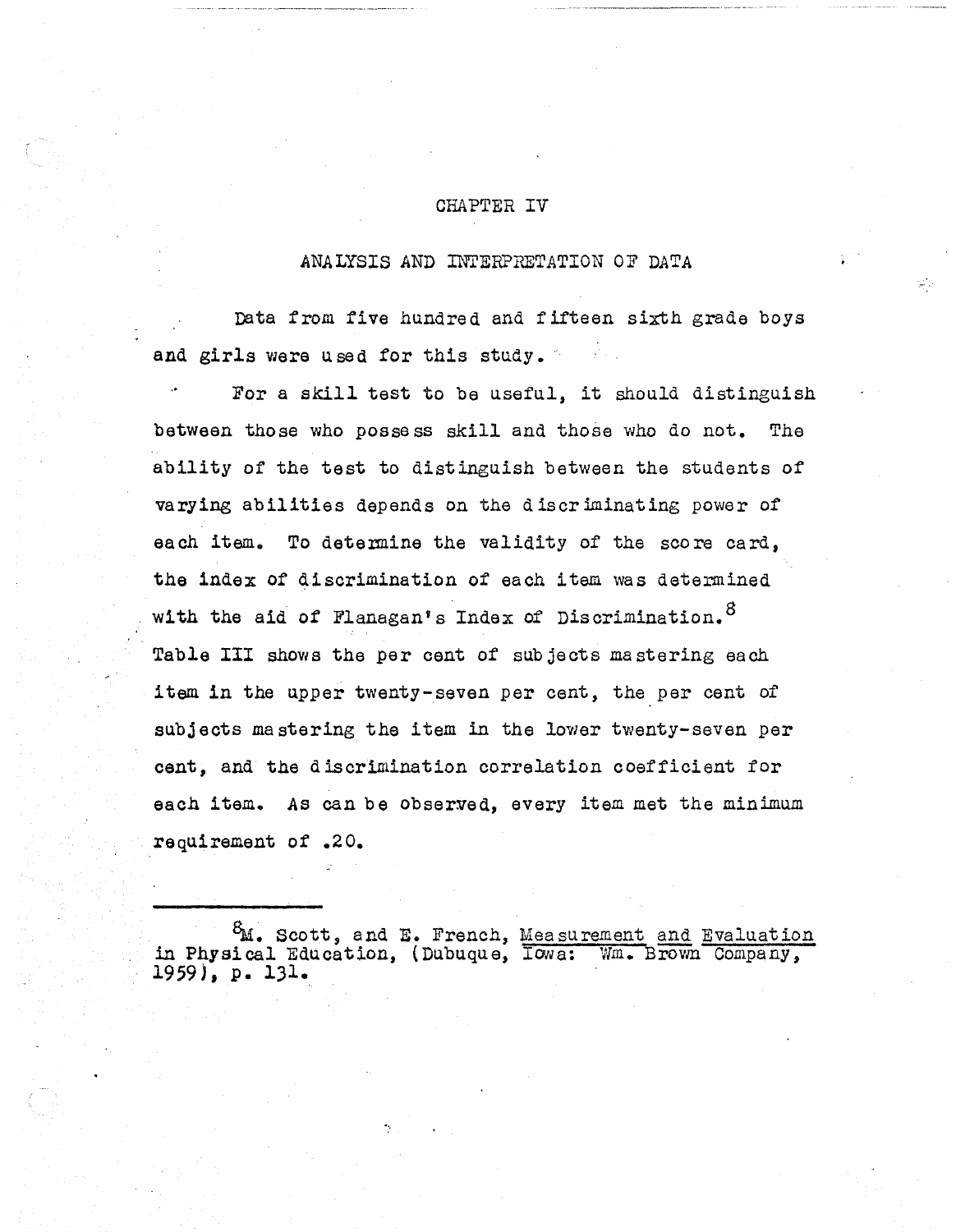# TABLE III

| <b>TTEM</b>                                                                                                                                                                                                                                                                                                                                                                                                                                        | %`<br>UPPER                                                                                                                               | %<br>LOWER                                                                                                                                                                                                                            | COEFFICIENT                                                                                                                                                             |  |
|----------------------------------------------------------------------------------------------------------------------------------------------------------------------------------------------------------------------------------------------------------------------------------------------------------------------------------------------------------------------------------------------------------------------------------------------------|-------------------------------------------------------------------------------------------------------------------------------------------|---------------------------------------------------------------------------------------------------------------------------------------------------------------------------------------------------------------------------------------|-------------------------------------------------------------------------------------------------------------------------------------------------------------------------|--|
| Back Straddle Roll<br>Headspring<br>Kip<br>Round of f Cartwheel<br>Handspring<br>Headstand<br>Headstand Clap Hands<br>Cartwheel<br>One Hand Cartwheel<br>Hands on Thigh Kip<br>One Foot-No Hands<br>Forearm Headstand<br>Front Thigh Stand<br>Continuous Headsprings<br>Blast Off<br>Forward Roll, Backward, Forward<br>Backbend<br>Back Extension Chest Roll<br>Eskimo Roll<br>Arabian Cartwheel<br>Chest Balance<br>Rolling Kip<br>Backward Roll | 91<br>71<br>67<br>66<br>66<br>96<br>78<br>94<br>51<br>49<br>90<br>68<br>100<br>46<br>91<br>100<br>77<br>41<br>96<br>39<br>93<br>67<br>100 | 0<br>0<br>$\begin{array}{c}\n1 \\ 1 \\ 0\n\end{array}$<br>21<br>$\frac{3}{17}$<br>$\mathbf{1}$<br>$\mathbf 0$<br>19<br>4<br>54<br>0<br>29<br>57<br>$\mathbf{Z}$<br>$\ddot{\mathbf{0}}$<br>36<br>$\circ$<br>30<br>1<br>$6\overline{3}$ | .88<br>.82<br>.80<br>.79<br>.79<br>.77<br>.76<br>.76<br>.73<br>.72<br>.71<br>.71<br>.71<br>.71<br>.71<br>.70<br>.70<br>•69<br>.69<br>•68<br>•68<br>68ء<br>$\epsilon$ 67 |  |
| Handstand                                                                                                                                                                                                                                                                                                                                                                                                                                          | 37                                                                                                                                        | 0                                                                                                                                                                                                                                     | 67                                                                                                                                                                      |  |

# **ITEM DISCRIMINATION USING FLANAGAN'S**<br>INDEX OF DISCRIMINATION

 $\omega_{\rm p}$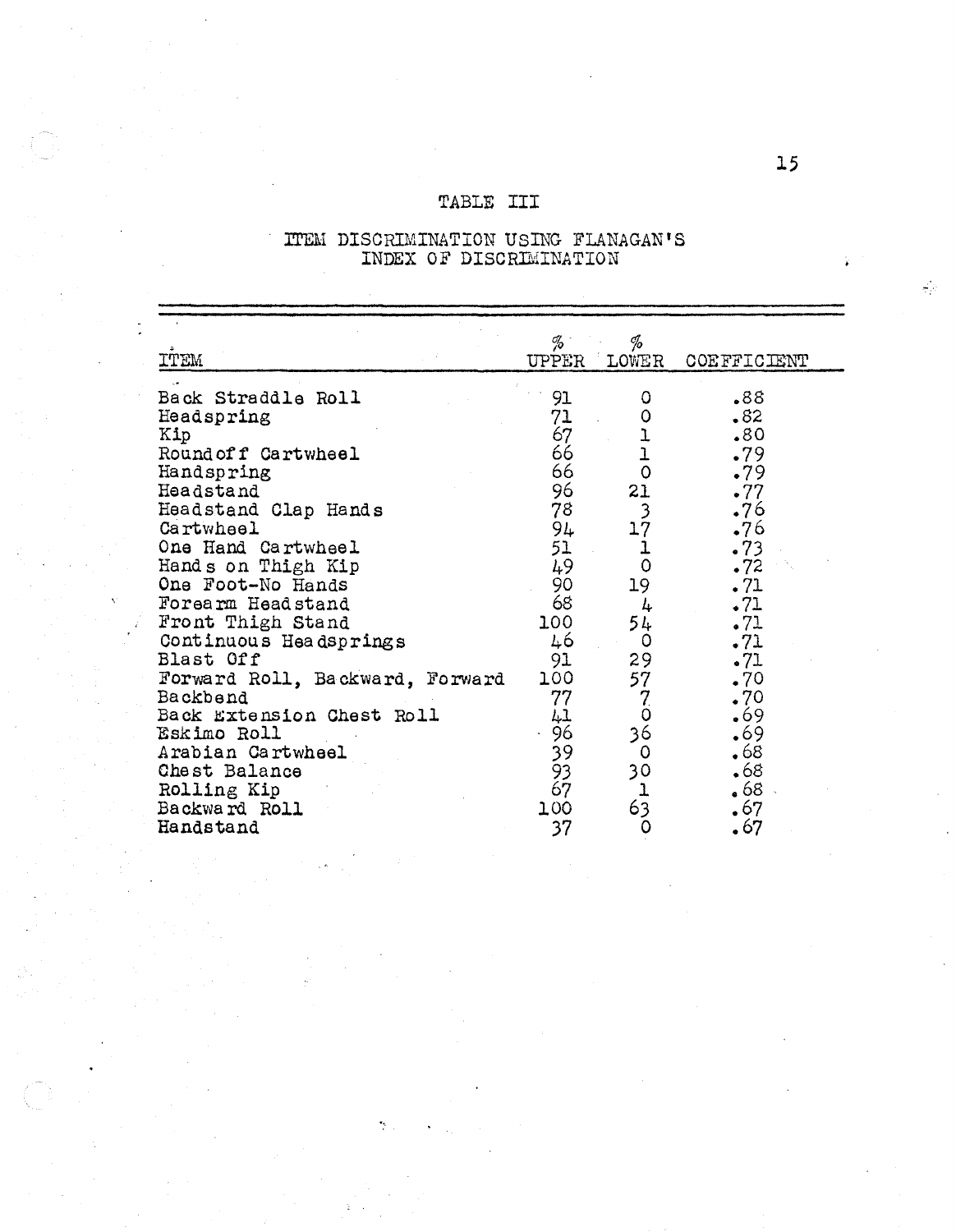# TABLE III (continued)

| ITEM                                                                                                                                                                                                                                                                                                                                                                                                                                                                                                       | %<br>UPPER                                                                                                                                                                          | %<br>LOWER                                                                                                                                                                    | COEFFICIENT                                                                                                                                                                   |
|------------------------------------------------------------------------------------------------------------------------------------------------------------------------------------------------------------------------------------------------------------------------------------------------------------------------------------------------------------------------------------------------------------------------------------------------------------------------------------------------------------|-------------------------------------------------------------------------------------------------------------------------------------------------------------------------------------|-------------------------------------------------------------------------------------------------------------------------------------------------------------------------------|-------------------------------------------------------------------------------------------------------------------------------------------------------------------------------|
| Diving Cartwheel<br>Continuous Handspring<br>Backward Roll into Headstand<br>Rear Thigh Stand<br>Knee Shoulder Stand<br>Continuous Forward Rolls<br>Arms Folded Kip<br>Into Momentary Handstand<br>Tip Up<br>Full Turn Headstand<br>Forearm Stand<br>Front Walkover<br>One Hand Hand spring<br>Tinsica<br>Tripod<br>Back Walkover<br><b>Handwalk</b><br>Layout Headspring<br>Layout Kip<br>Layout Handspring<br>Forward Roll<br>Back Handspring<br>Round Off Back Handspring<br>Continuous Back Handspring | 60<br>38<br>$\overline{35}$<br>98<br>61<br>100<br>30<br>25 <sub>1</sub><br>88<br>25<br>24<br>21<br>21<br>18 <sup>1</sup><br>100<br>17<br>16<br>12<br>11<br>11<br>100<br>7<br>5<br>4 | 4<br>0<br>$\circ$<br>43<br>6<br>69<br>0<br>$\Omega$<br>31<br>ļ<br>$\mathsf O$<br>0<br>$\mathbf 0$<br>$\circ$<br>82<br>$\circ$<br>0<br>0<br>O.<br>$\circ$<br>96<br>0<br>0<br>0 | $\cdot$ 67<br>•67<br>•66<br>.65<br>•64<br>•63<br>•62<br>.59<br>.59<br>.58<br>•55<br>.54<br>.54<br>.51<br>.51<br>.51<br>.49<br>.43<br>.42<br>$-42$<br>.38<br>•33<br>.27<br>.23 |

".

 $\mathcal{L}_{\mathcal{A}}$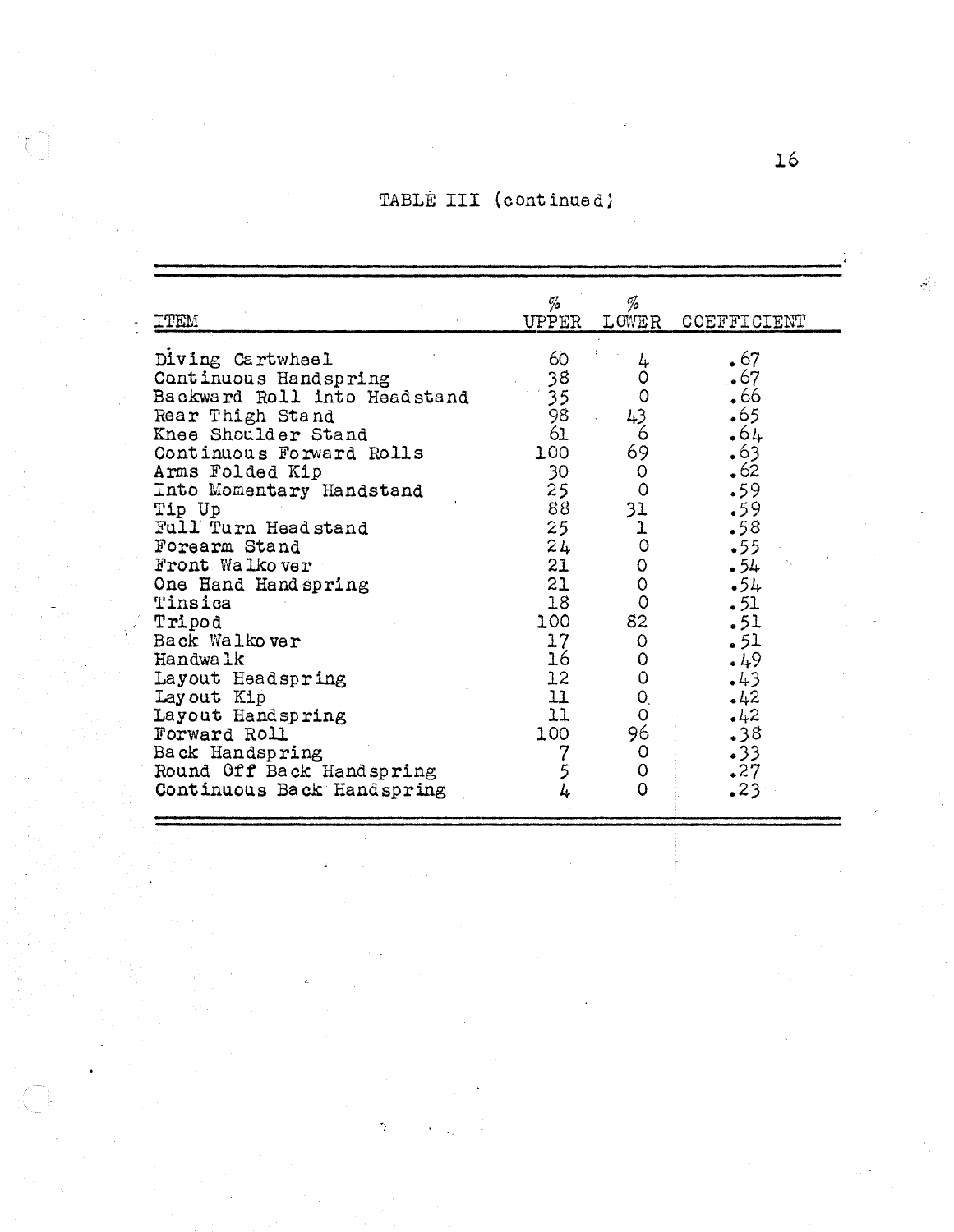The development of a degree of difficulty rating for each stunt was the main purpose of this study. The researcher wished to indicate the degree of difficulty of each stunt by giving each stunt a point value which was directly related to the difficulty of the stunt. To do this the percentage of subjects who passed each stunt was obtained. The percentages ran from ninety-eight per cent to one per cent. By reflective thinking it was decided to use <sup>a</sup> point scale from one to eleven. A score of six was assigned to each stunt which had been passed by fifty per cent of the subjects. For each stunt passed by forty per cent or sixty per cent of the subjects a score of one more and one less than six was assigned, and similarly for every ten per cent interval above and below six. (Table IV)

After weighing each item, it was found that twenty- 'two out of the forty-eight items on the card were given a we ighted value of ten points or more. This would indicate that in order to have a better balanced tumbling score card a number of easier items should be added.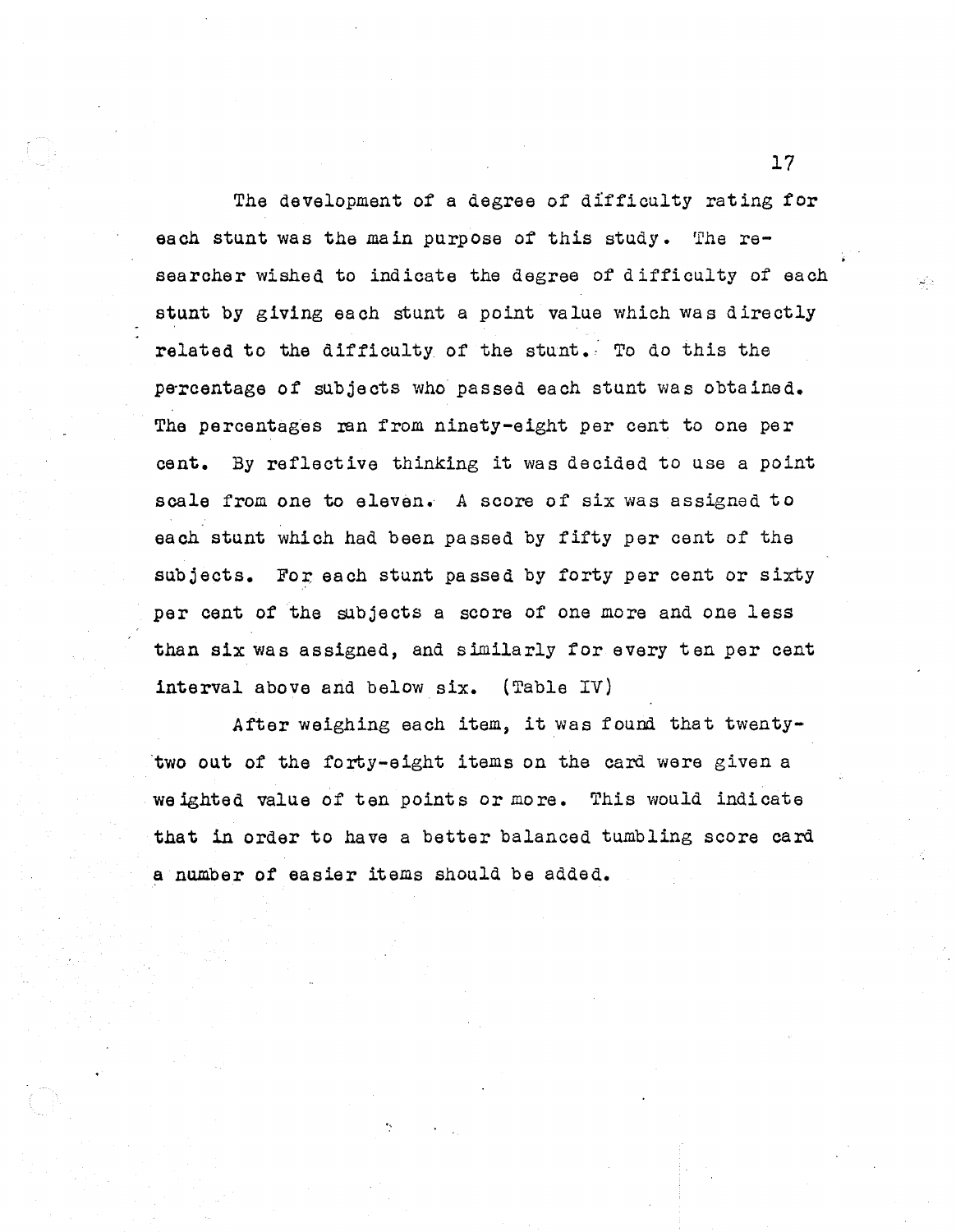### CHAPTER V

### CONCLUSIONS

It was the intent of this study to develop <sup>a</sup> degree of difficulty tumbling score card. This score card was constructed and each item on the score card was validated. .A point value was given to each item in accordance with its difficulty.

It was <sup>a</sup> secondary objective of the study to give elementary physical education instructors a better idea. of the progression of tumbling skills at the elementary level. The progression for teaching of stunts should be based on the degrees of difficulty of each stunt and can be determined on the basis of the point values assigned.

In summarizing the data, it is concluded by the researcher that a score card has been developed that will help the instructor in evaluat ion of his tumbling unit and will assist him in teaching the stunts according to their pro- .gression•

### .KG commendations

1. A study be conducted using the same score card with a different grade level.

2. A study be made to develop a separate score card for boys and girls.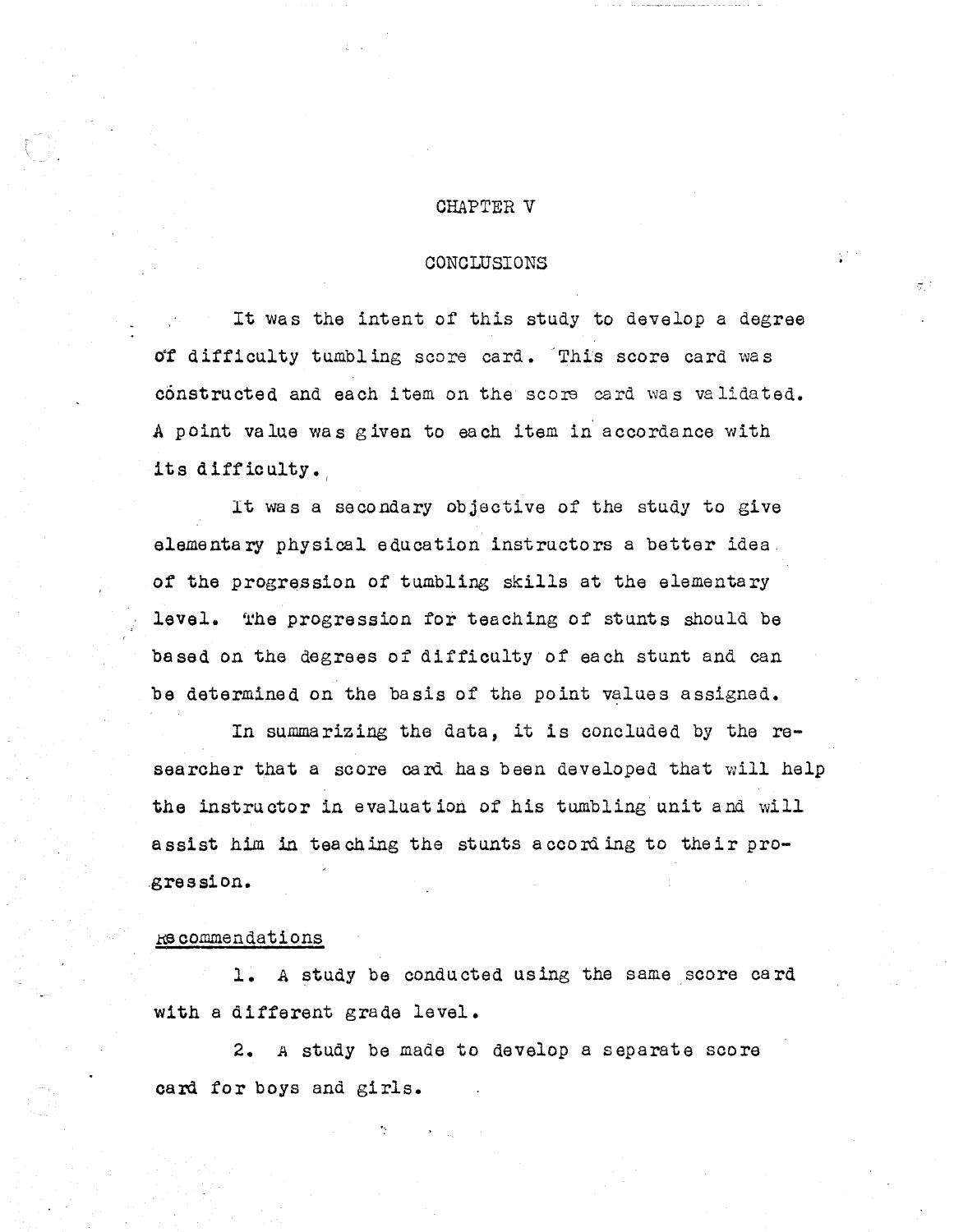# **BIBLIOGRAPHY**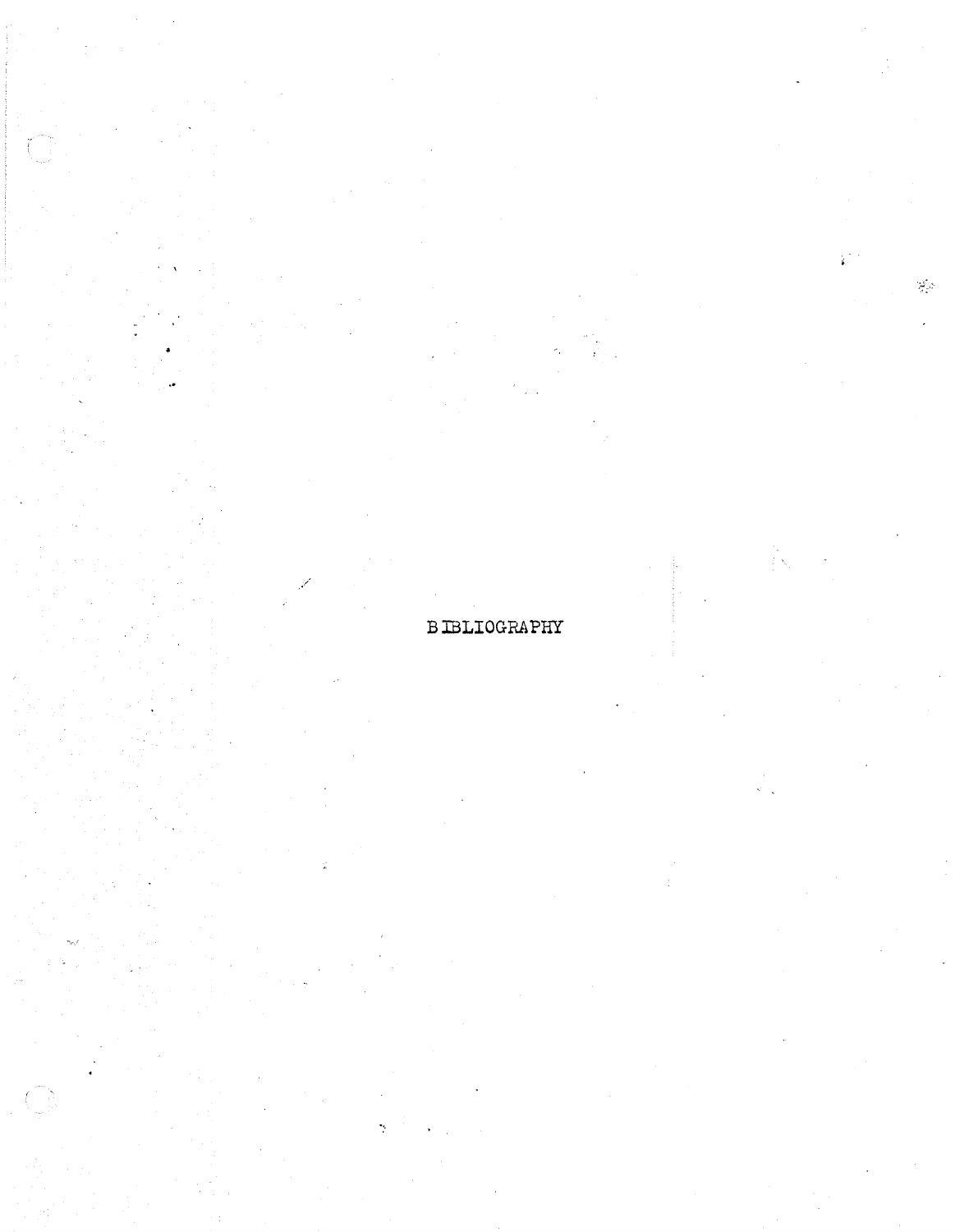### BIBLIOGRAPHICAL ENTRIES

### A. BOOKS

Cotteral, Bonnie. The Teaching of Stunts and Tumbling. New York: Ronald Press Company, 1936.

McClow, Lloyd L. Tumbling Illustrated. New York: A. S. - Barnes and Company, 1931.

Scott, M. and French, E. Measurement and Evaluation in Physical Education. Dubuque, Iowa: Wm. Brown Company, 1959.

### B. PERIODICALS

Mueller, Grover. "Achievement Standards on Gymnasium Apparatus," Mind and Body, (May-June, 1934)

Parry, K. "A Graded Series of Tumbling Stunts," American Association of Health, Physical Education, and Recreation, (February, 1937), 110-111.

C. UNPUBLISHED MATERIALS

Ader, John. "A Study to Determine the Tumbling Skills of Tenth Grade Boys." Unpublished Seminar Report, Wisconsin State University, LaCrosse, 1965.

Gershon, Ernest J. "Beginning Tumbling Score Card." Wisconsin State University, LaCrosse.

Peterson, Dale. "A Degree of Difficulty Score Card For Gymnastic Apparatus." Unpublished Seminar Report, Wisconsin State University, La Crosse, 1963.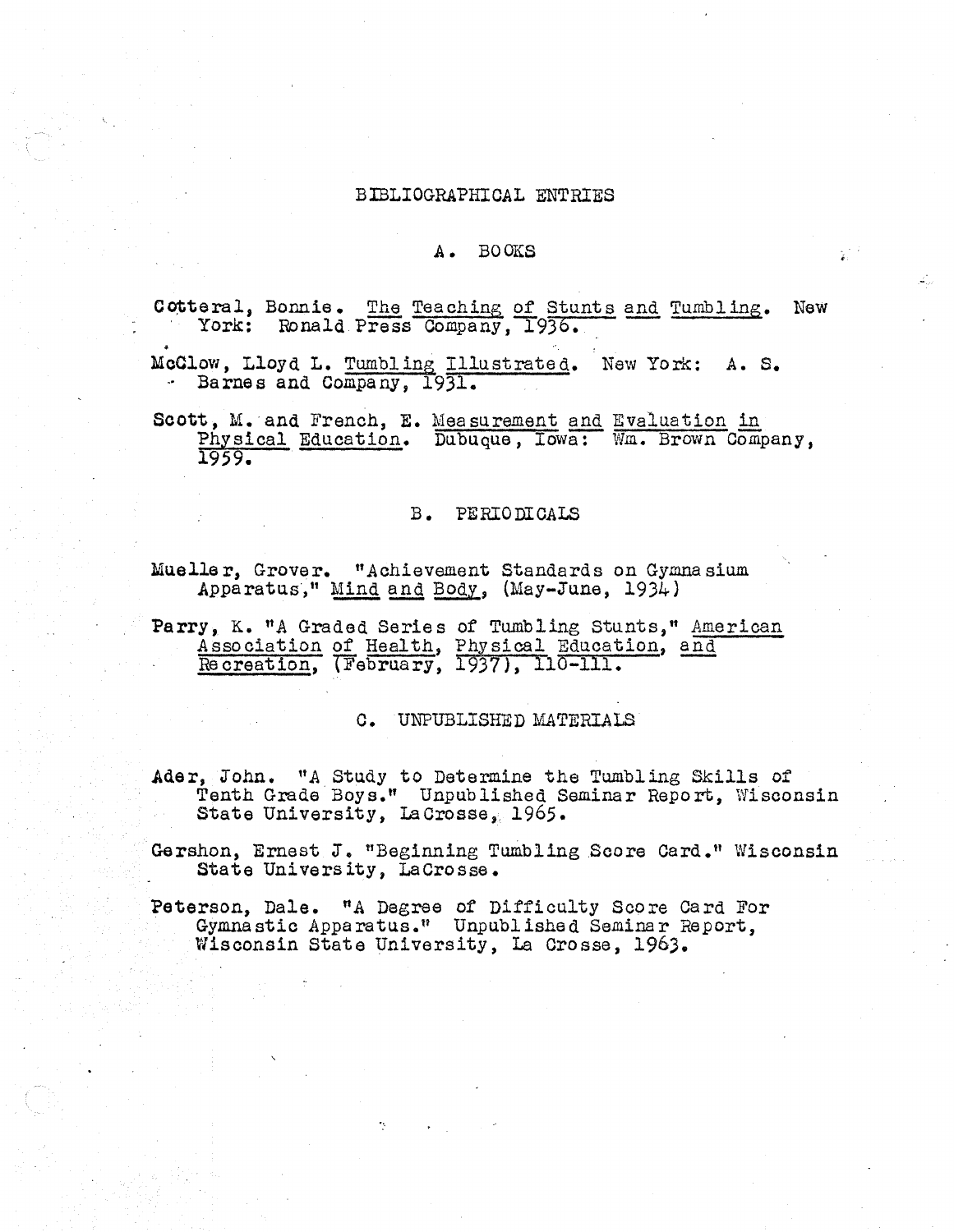# APPENDIX

 $\frac{1}{2}$ 

 $\frac{1}{\sqrt{2}}$